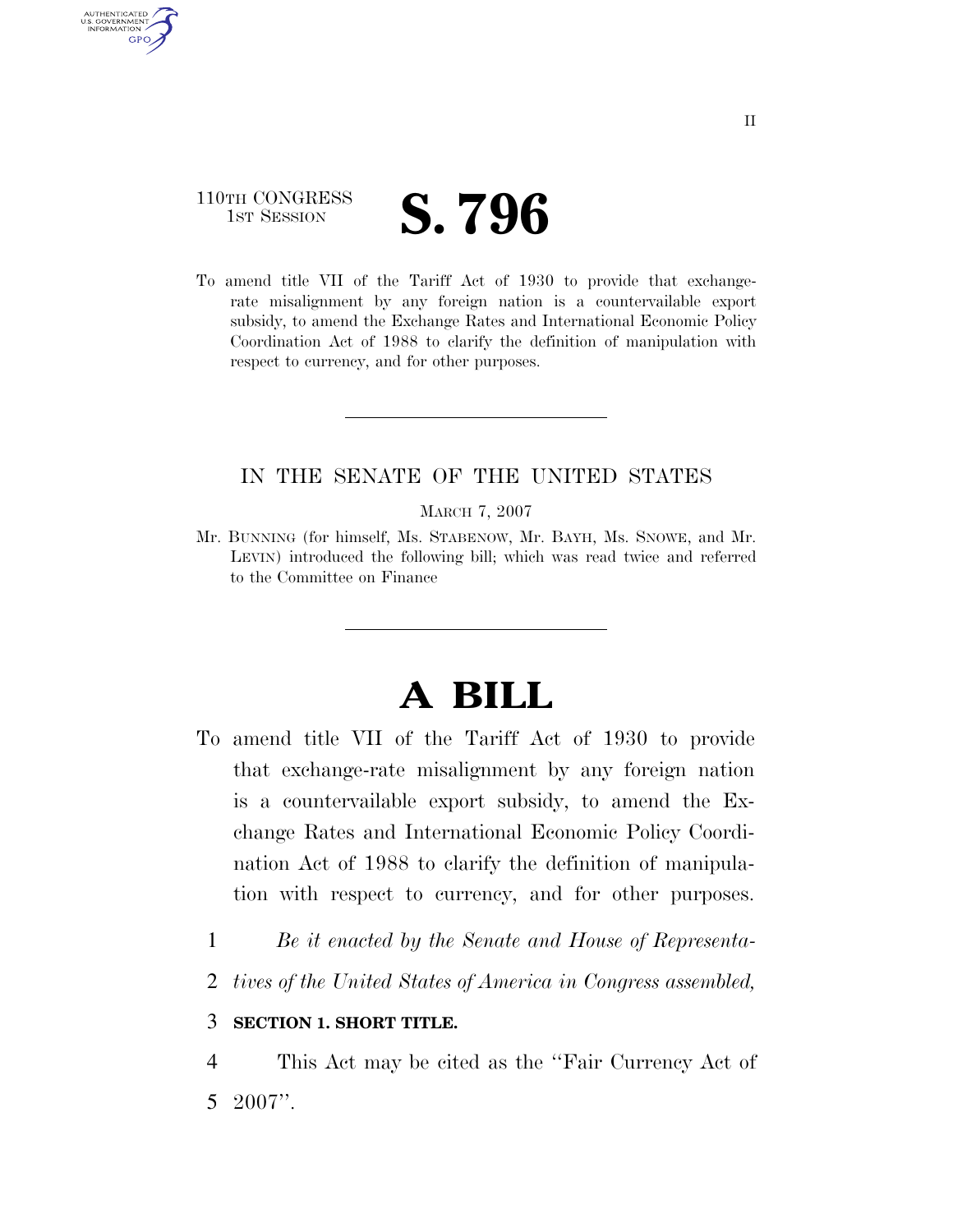## **TITLE I—SUBSIDIES AND PROD- UCT-SPECIFIC SAFEGUARD MECHANISM**

#### **SEC. 101. FINDINGS.**

Congress makes the following findings:

 (1) The economy and national security of the United States are critically dependent upon a vi-brant manufacturing and agricultural base.

 (2) The good health of United States manufac- turing and agriculture requires, among other things, unfettered access to open markets abroad and fairly traded raw materials and products in accord with the international legal principles and agreements of the World Trade Organization and the International Monetary Fund.

 (3) The International Monetary Fund, the G– 8, and other international organizations have repeat- edly noted that exchange-rate misalignment can cause imbalances in the international trading system that could ultimately undercut the stability of the system, but have taken no action to redress such misalignments and imbalances.

 (4) Since 1994, the People's Republic of China and other countries have repeatedly intervened in currency markets and taken measures that have sig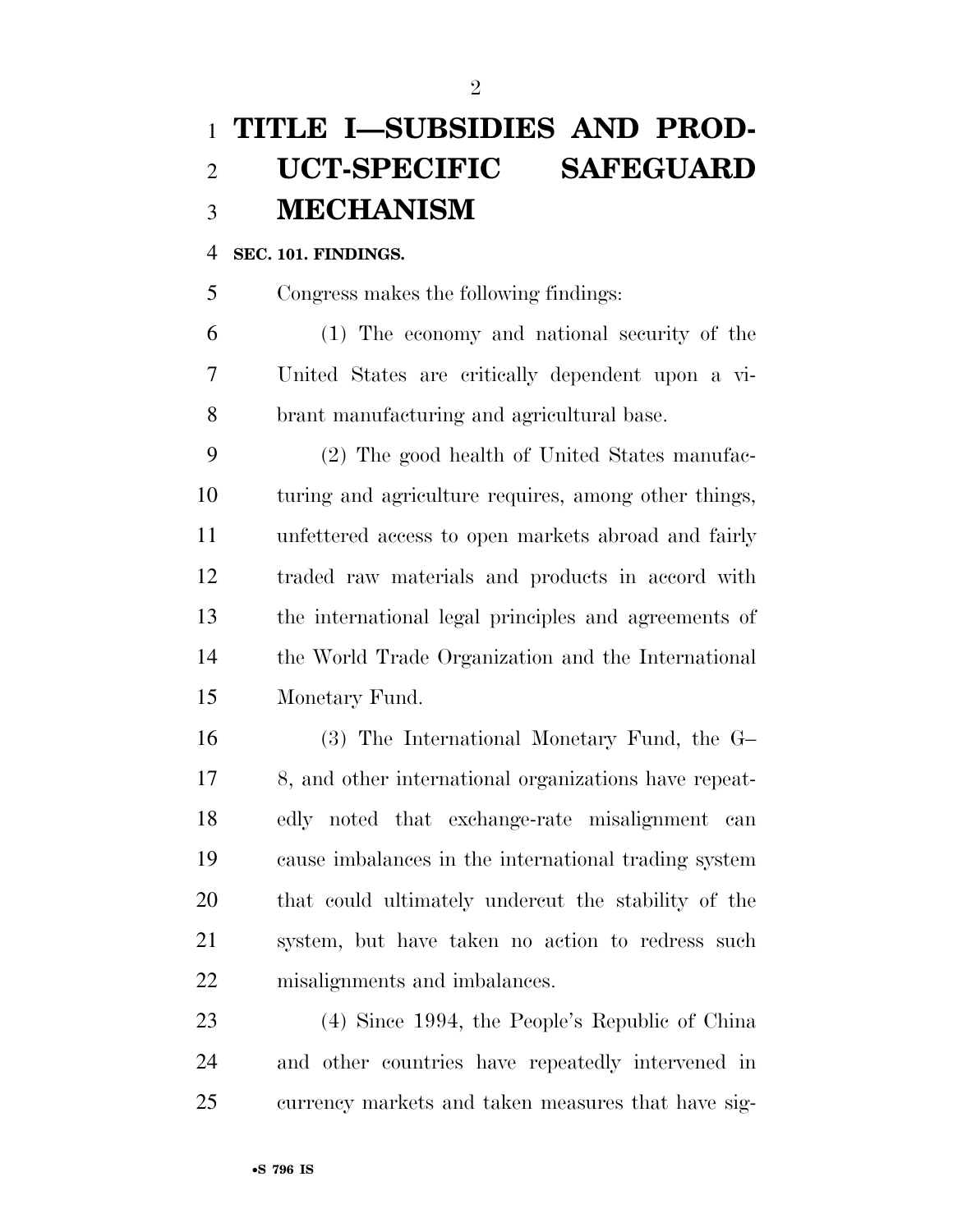nificantly misaligned the values of their currencies against the United States dollar and other cur-rencies.

 (5) This policy by the People's Republic of China, for example, has resulted in substantial undervaluation of the renminbi, by up to 40 percent or more.

 (6) Evidence of this undervaluation can be found in the large and growing annual trade sur- pluses of the People's Republic of China; substan- tially expanding foreign direct investment in China; and the rapidly increasing aggregate amount of for- eign currency reserves that are held by the People's Republic of China.

 (7) Undervaluation by the People's Republic of China and by other countries acts as both a subsidy for their exports and as a nontariff barrier against imports into their territories, to the serious det- riment of United States manufacturing and agri-culture.

 (8)(A) As members of both the World Trade Organization and the International Monetary Fund, the People's Republic of China and other countries have assumed a series of international legal obliga-tions to eliminate all subsidies for exports and to fa-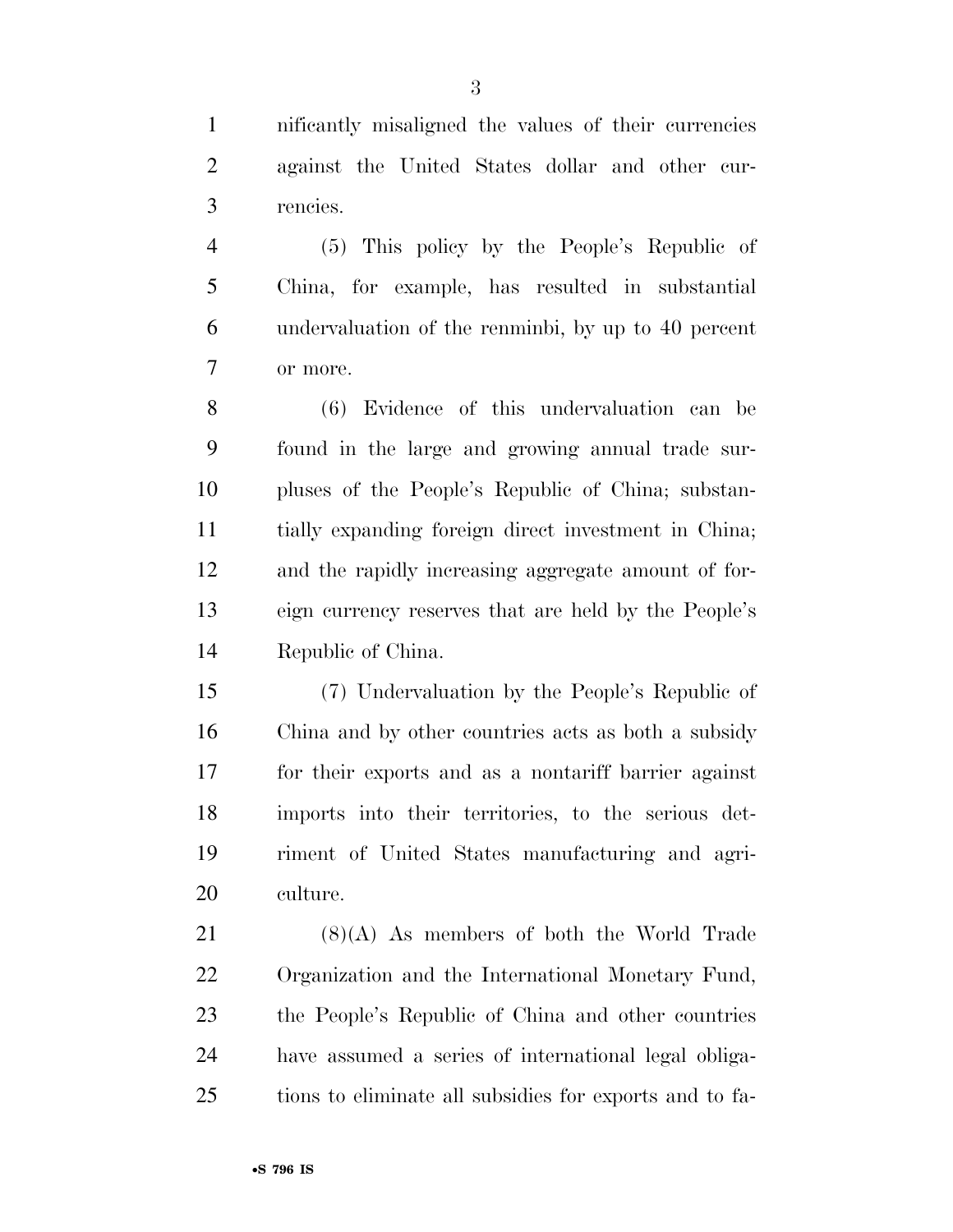| $\mathbf{1}$   | cilitate international trade by fostering a monetary   |
|----------------|--------------------------------------------------------|
| $\overline{2}$ | system that does not tend to produce erratic disrup-   |
| 3              | tions, that does not prevent effective balance-of-pay- |
| $\overline{4}$ | ments adjustment, and that does not gain unfair        |
| 5              | competitive advantage.                                 |
| 6              | (B) These obligations are most prominently set         |
| $\tau$         | forth in-                                              |
| 8              | (i) Articles VI, XV, and XVI of the GATT               |
| 9              | 1994 (as defined in section $2(1)(B)$ of the Uru-      |
| 10             | guay Round Agreements Act (19 U.S.C.                   |
| 11             | 3501(1)(B));                                           |
| 12             | (ii) the Agreement on Subsidies and Coun-              |
| 13             | tervailing Measures (as described in section           |
| 14             | $101(d)(12)$ of the Uruguay Round Agreements           |
| 15             | Act $(19 \text{ U.S.C. } 3511(d)(12));$ and            |
| 16             | (iii) Articles IV and VIII of the Inter-               |
| 17             | national Monetary Fund's Articles of Agree-            |
| 18             | ment.                                                  |
| 19             | $(9)$ Under the foregoing circumstances, it is         |
| 20             | consistent with the international legal obligations of |
| 21             | the People's Republic of China and similarly situ-     |
| 22             | ated countries and with the corresponding inter-       |
| 23             | national legal rights of the United States to amend    |
| 24             | relevant United States trade laws to make explicit     |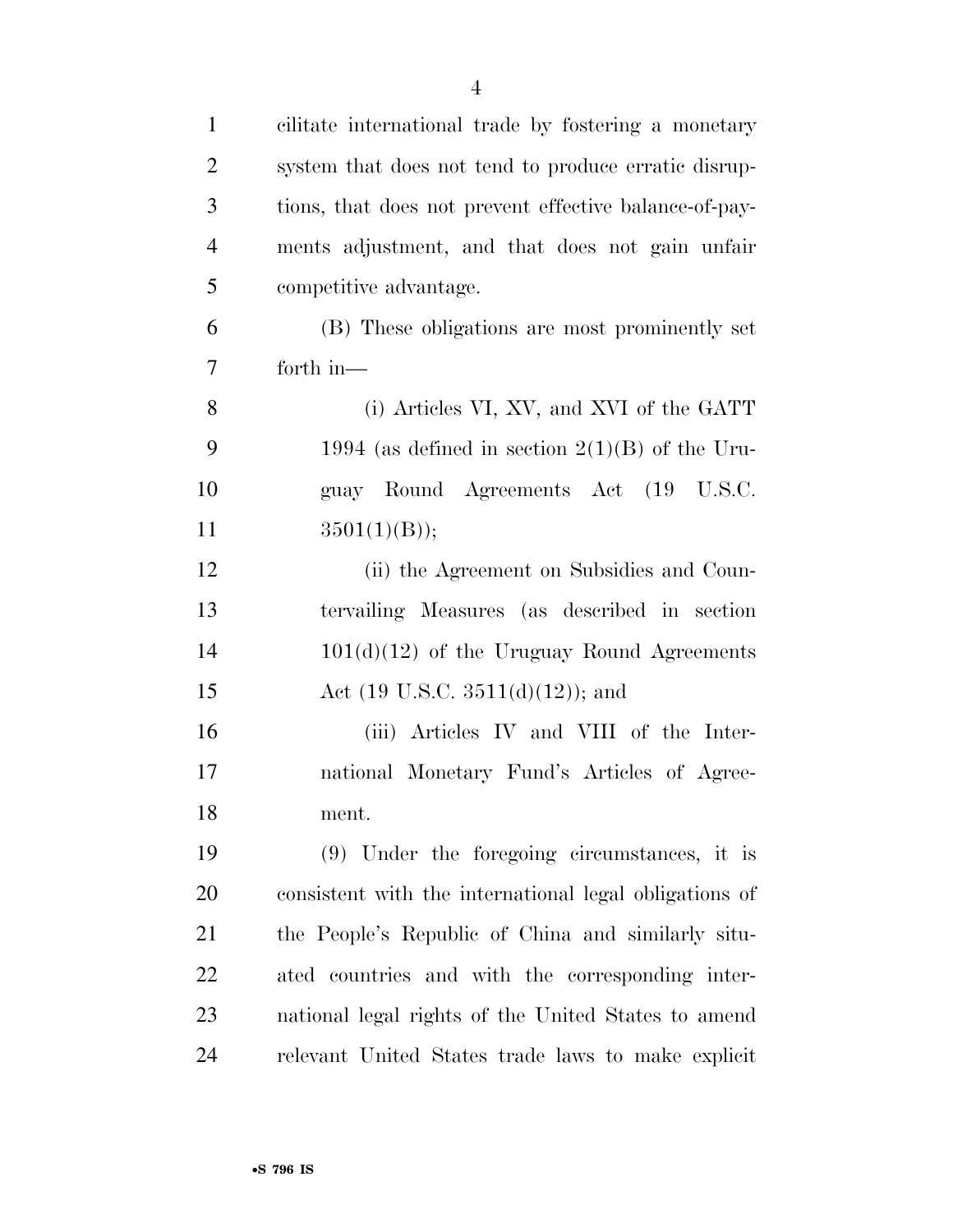| 1              | that exchange-rate misalignment by any country is                |
|----------------|------------------------------------------------------------------|
| $\overline{2}$ | actionable as a countervailable export subsidy.                  |
| 3              | SEC. 102. APPLICATION OF COUNTERVAILING DUTIES TO                |
| $\overline{4}$ | NONMARKET ECONOMY COUNTRIES.                                     |
| 5              | (a) IN GENERAL.—Section $701(a)(1)$ of the Tariff                |
| 6              | Act of 1930 (19 U.S.C. 1671(a)(1)) is amended by insert-         |
| 7              | ing "(including a nonmarket economy country)" after              |
| 8              | "country" each place it appears.                                 |
| 9              | (b) USE OF ALTERNATE METHODOLOGIES.—Section                      |
| 10             | $771(5)(E)$ of the Tariff Act of 1930 (19 U.S.C.                 |
| 11             | $1677(5)(E)$ is amended by adding at the end the fol-            |
| 12             | lowing: "With respect to a nonmarket economy country,            |
| 13             | for purposes of identifying and measuring a subsidy ben-         |
| 14             | efit described in clause (i), (ii), (iii), or (iv), or otherwise |
| 15             | conferred upon a recipient, the administering authority          |
|                | 16 shall use methodologies that take into account the possi-     |
| 17             | bility that prevailing terms and conditions in that country      |
|                | 18 might not be available or might themselves be inappro-        |
| 19             | priate benchmarks due to market distortions. In such cir-        |
| 20             | cumstances, unless it is demonstrated that the nonmarket         |
| 21             | economy country's prevailing terms and conditions prac-          |
| <u>22</u>      | ticably can be adjusted to serve as appropriate bench-           |
| 23             | marks, the administering authority shall use as bench-           |

 marks appropriate terms and conditions prevailing outside the nonmarket economy country. When the party in pos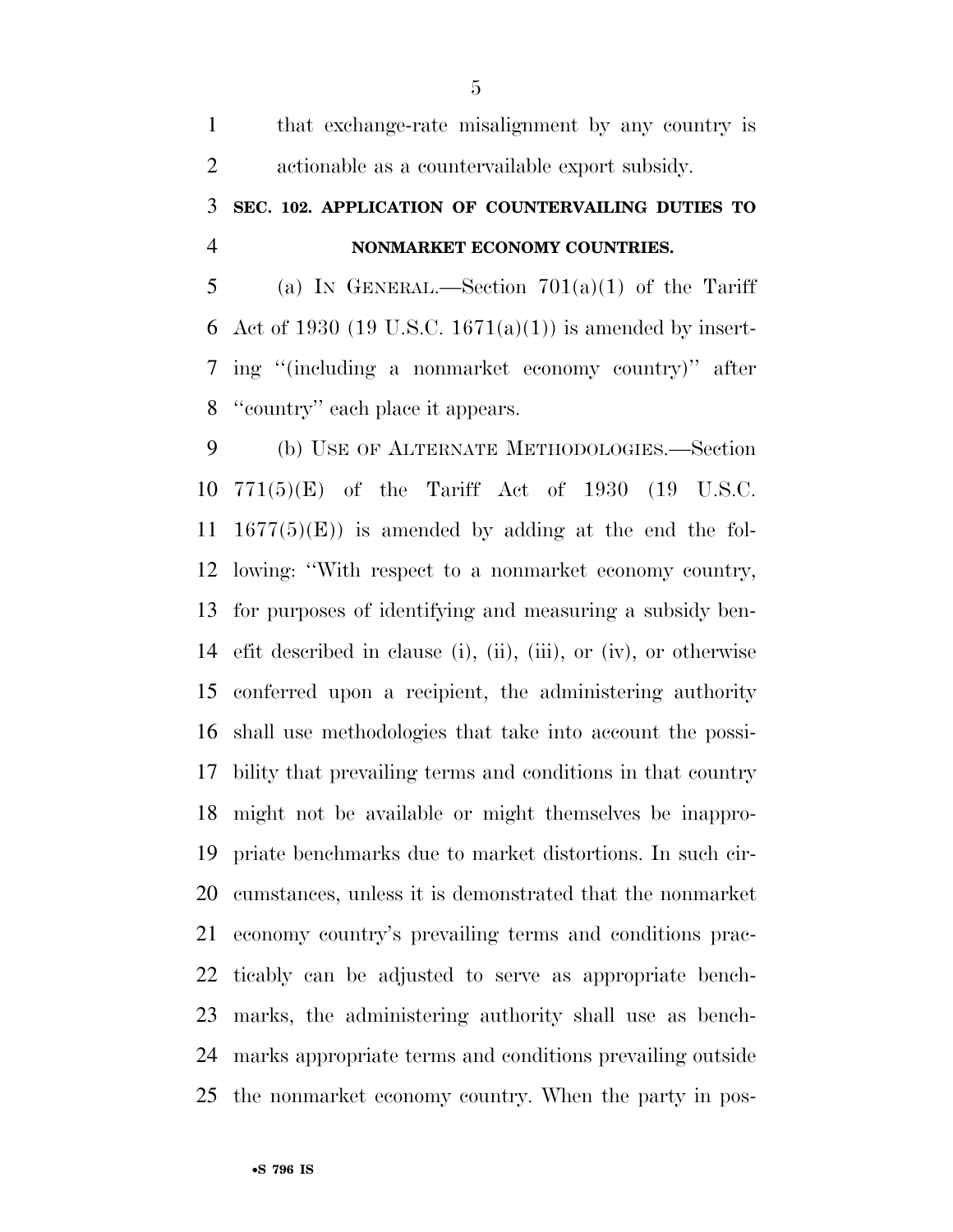session of the information necessary to identify and meas- ure the benefit of a subsidy does not timely and completely submit that information for the record, the administering authority shall use for that purpose the facts otherwise available and shall, as warranted, draw adverse infer-ences.''.

 (c) ADJUSTMENTS FOR EXPORT PRICE AND CON-8 STRUCTED EXPORT PRICE.—Section  $772(e)(1)(C)$  of the 9 Tariff Act of 1930 (19 U.S.C.  $1677a(c)(1)(C)$ ) is amended by inserting before the end comma the following: '', wheth- er the subject merchandise is from a country with a mar- ket economy, a nonmarket economy, or a combination thereof''.

 (d) EFFECTIVE DATE.—The amendments made by subsections (a), (b), and (c) apply with respect to a coun- tervailing duty proceeding initiated under subtitle A of title VII of the Tariff Act of 1930 before, on, or after the date of enactment of this Act.

 (e) ANTIDUMPING PROVISIONS NOT AFFECTED.— The amendments made by subsections (a), (b), and (c) shall not affect the status of a country as a nonmarket economy country for the purposes of any matter relating to antidumping duties under the Tariff Act of 1930.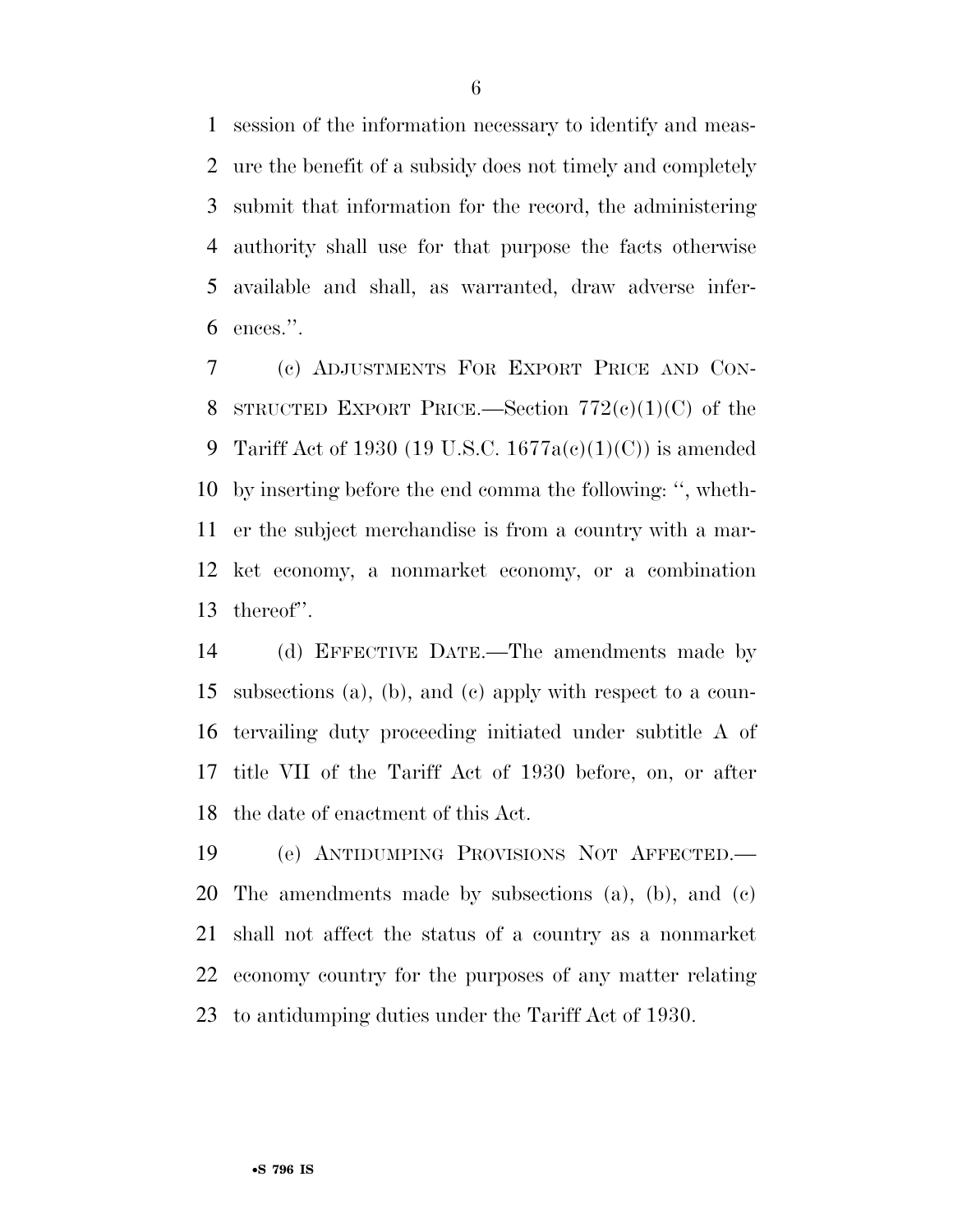| 1              | SEC. 103. CLARIFICATION TO INCLUDE EXCHANGE-RATE          |
|----------------|-----------------------------------------------------------|
| $\overline{2}$ | MISALIGNMENT AS A COUNTERVAILABLE                         |
| 3              | SUBSIDY UNDER TITLE VII OF THE TARIFF                     |
| $\overline{4}$ | <b>ACT OF 1930.</b>                                       |
| 5              | (a)<br>AMENDMENTS TO<br>DEFINITION<br>OF                  |
| 6              | COUNTERVAILABLE SUBSIDY.—                                 |
| 7              | (1)<br>FINANCIAL CONTRIBUTION.—Section                    |
| 8              | $771(5)(D)$ of the Tariff Act of 1930 (19 U.S.C.          |
| 9              | $1677(5)(D)$ is amended—                                  |
| 10             | (A) by redesignating clauses (i) through                  |
| 11             | $(iv)$ as subclauses $(I)$ through $(IV)$ , respectively; |
| 12             | (B) by striking "The term" and inserting                  |
| 13             | "(i) The term"; and                                       |
| 14             | (C) by adding at the end the following:                   |
| 15             | "(ii) Exchange-rate misalignment (as                      |
| 16             | defined in paragraph $(5C)$ constitutes a                 |
| 17             | financial contribution within the meaning                 |
| 18             | of subclauses $(I)$ and $(III)$ of clause $(i)$ .".       |
| 19             | (2) BENEFIT CONFERRED. Section $771(5)(E)$                |
| <b>20</b>      | of the Tariff Act of 1930 (19 U.S.C. 1677(5)(E)) is       |
| 21             | amended—                                                  |
| <u>22</u>      | $(A)$ in clause (iii), by striking ", and" and            |
| 23             | inserting a comma;                                        |
| 24             | (B) in clause (iv), by striking the period at             |
| 25             | the end and inserting ", and"; and                        |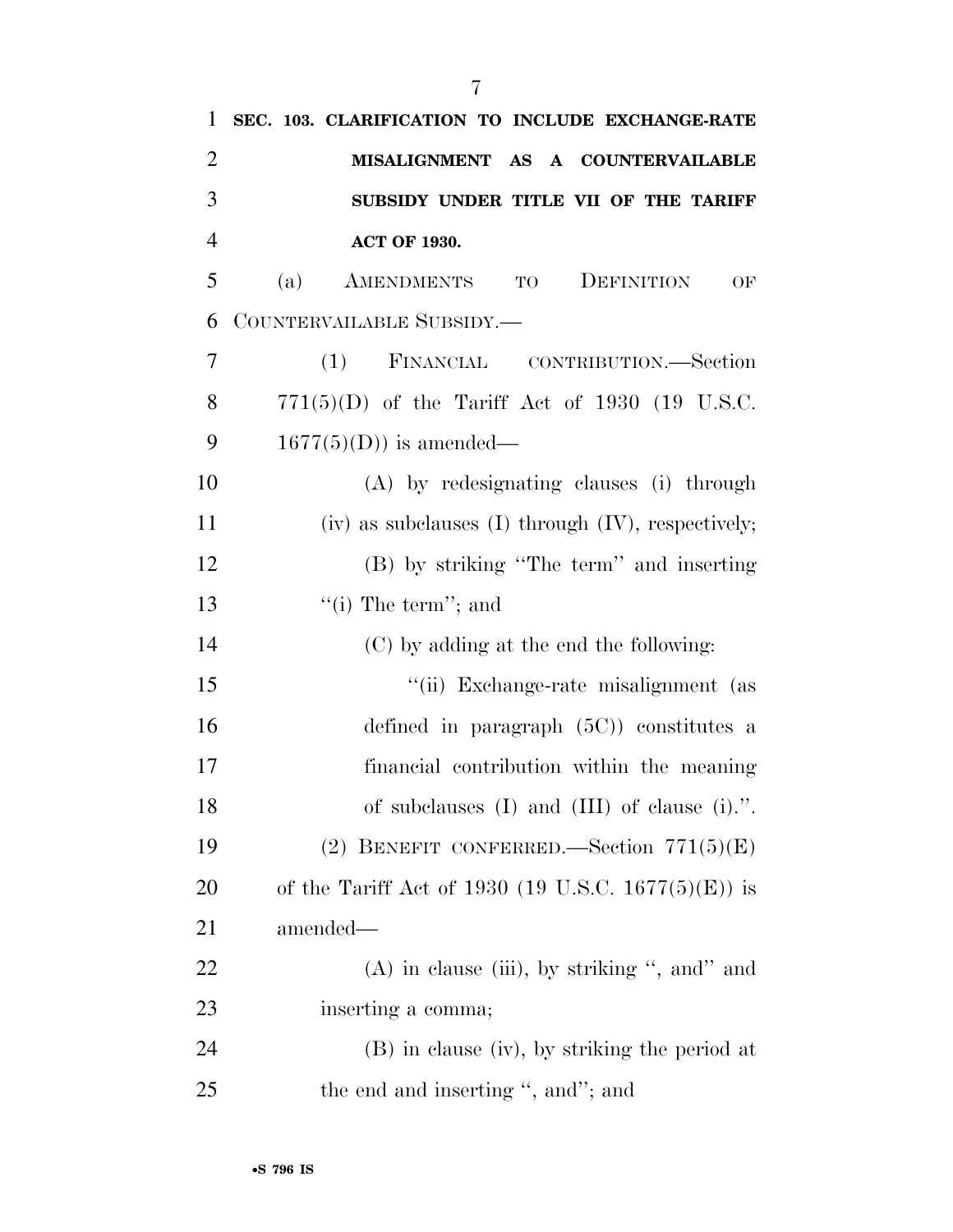| $\mathbf{1}$   | $(C)$ by inserting after clause (iv) the fol-               |
|----------------|-------------------------------------------------------------|
| $\overline{2}$ | lowing new clause:                                          |
| 3              | $f'(v)$ in the case of exchange-rate mis-                   |
| $\overline{4}$ | alignment (as defined in paragraph $(5C)$ ),                |
| 5              | if the price of exported goods in United                    |
| 6              | States dollars is less than what the price                  |
| 7              | of such goods would be without the ex-                      |
| 8              | change-rate misalignment.".                                 |
| 9              | (3) SPECIFICITY.—Section $771(5A)(B)$ of the                |
| 10             | Tariff Act of 1930 (19 U.S.C. $1677(5A)(B)$ ) is            |
| 11             | amended by inserting before the period at the end           |
| 12             | the following: ", such as exchange-rate misalignment        |
| 13             | (as defined in paragraph $(5C)$ )".                         |
| 14             | (b) DEFINITION OF EXCHANGE-RATE MISALIGN-                   |
| 15             | MENT.—Section 771 of the Tariff Act of 1930 (19 U.S.C.      |
| 16             | $1677$ ) is amended by inserting after paragraph $(5B)$ the |
| 17             | following new paragraph.                                    |
| 18             | $``(5C)$ EXCHANGE-RATE MISALIGNMENT.—                       |
| 19             | "(A) IN GENERAL.—For purposes of para-                      |
| 20             | graphs $(5)$ and $(5A)$ , the term 'exchange-rate           |
| 21             | misalignment' means an undervaluation of a                  |
| 22             | foreign currency as a result of protracted large-           |
| 23             | scale intervention by or at the direction of a              |
| 24             | governmental authority in the exchange market.              |
| 25             | Such undervaluation shall be found when the                 |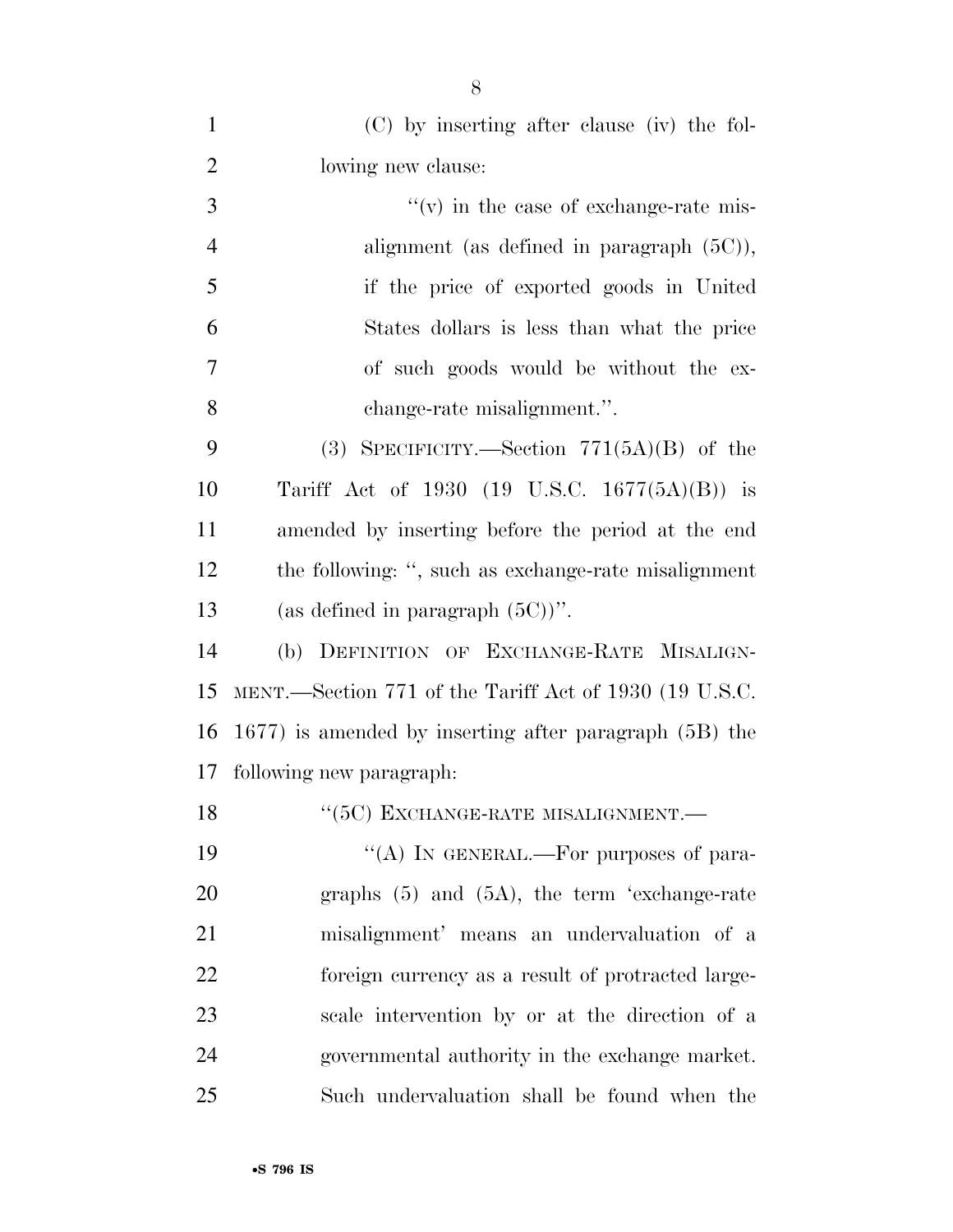| $\mathbf{1}$   | observed exchange rate for a foreign currency is |
|----------------|--------------------------------------------------|
| $\overline{2}$ | below the exchange rate that could reasonably    |
| 3              | be expected for that foreign currency absent the |
| $\overline{4}$ | intervention.                                    |
| 5              | "(B) FACTORS.—In determining whether             |
| 6              | exchange-rate misalignment is occurring and a    |
| 7              | benefit thereby is conferred, the administering  |
| 8              | authority in each case—                          |
| 9              | "(i) shall consider the exporting coun-          |
| 10             | $\text{try's}$                                   |
| 11             | "(I) bilateral balance-of-trade                  |
| 12             | surplus or deficit with the United               |
| 13             | States;                                          |
| 14             | "(II) balance-of-trade surplus or                |
| 15             | deficit with its other trading partners          |
| 16             | individually and in the aggregate;               |
| 17             | "(III) foreign direct investment                 |
| 18             | in its territory;                                |
| 19             | $\lq\lq$ (IV) currency-specific and ag-          |
| 20             | gregate amounts of foreign currency              |
| 21             | reserves; and                                    |
| 22             | $\lq\lq(V)$ mechanisms employed to               |
| 23             | maintain its currency at an under-               |
| 24             | valued exchange rate relative to an-             |
| 25             | other currency and, particularly, the            |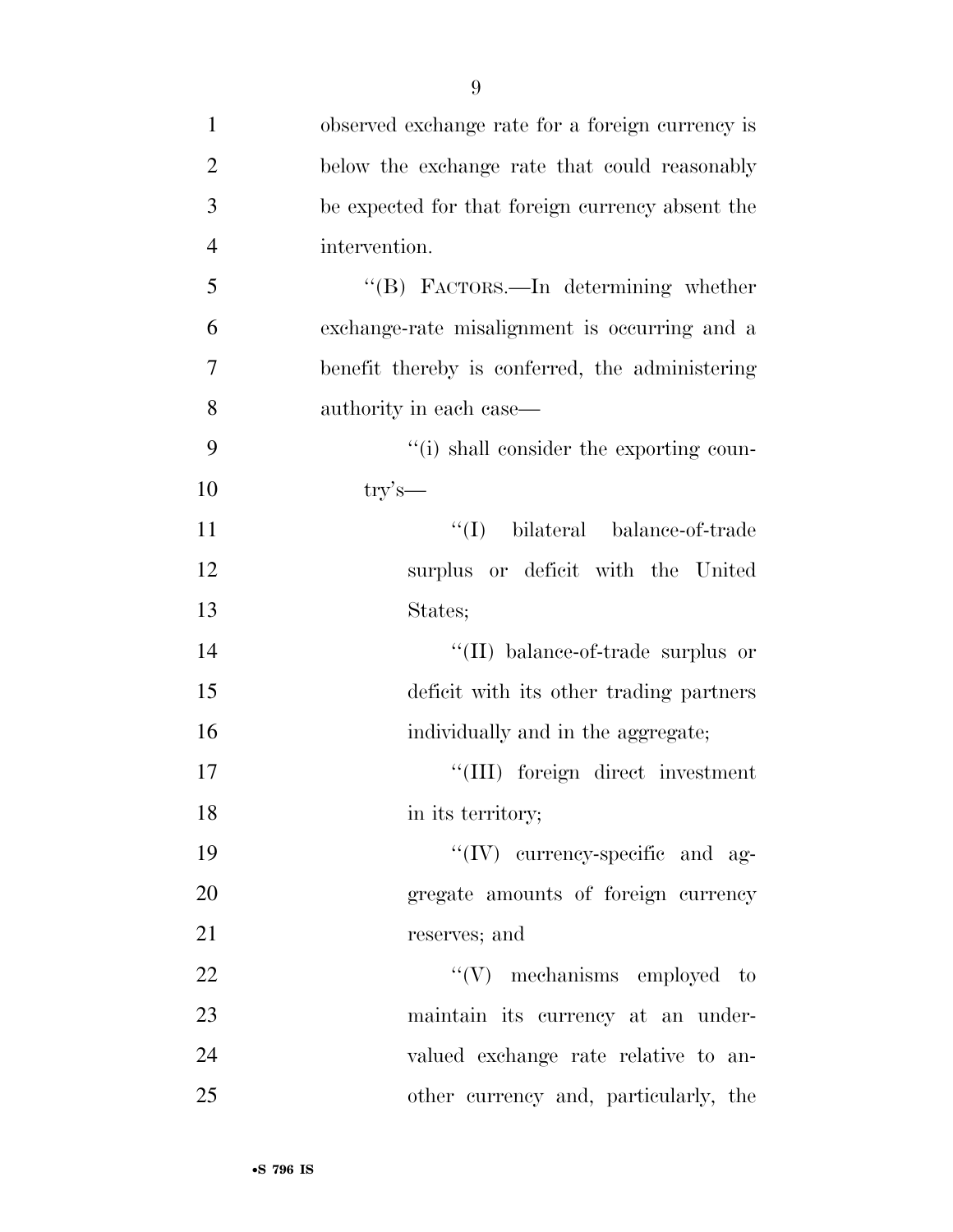| $\mathbf{1}$   | nature, duration, and monetary ex-                 |
|----------------|----------------------------------------------------|
| $\overline{2}$ | penditures of those mechanisms;                    |
| 3              | "(ii) may consider such other eco-                 |
| $\overline{4}$ | nomic factors as are relevant; and                 |
| 5              | "(iii) shall measure the trade sur-                |
| 6              | pluses or deficits described in subclauses         |
| 7              | $(I)$ and $(II)$ of clause $(i)$ with reference to |
| 8              | the trade data reported by the United              |
| 9              | States and the other trading partners of           |
| 10             | the exporting country, unless such trade           |
| 11             | data are not available or are demonstrably         |
| 12             | inaccurate, in which case the exporting            |
| 13             | country's trade data may be relied upon if         |
| 14             | shown to be sufficiently accurate and              |
| 15             | trustworthy.                                       |
| 16             | "(C) COMPUTATION.-In quantifying ex-               |
| 17             | change-rate misalignment, the administering        |
| 18             | authority shall develop and apply an objective     |
| 19             | methodology that is consistent with widely rec-    |
| 20             | ognized macroeconomic theory and shall rely        |
| 21             | upon governmentally published and other pub-       |
| 22             | licly available and reliable data.                 |
| 23             | "(D) TYPE OF ECONOMY.—An authority                 |
| 24             | found to be engaged in exchange-rate misalign-     |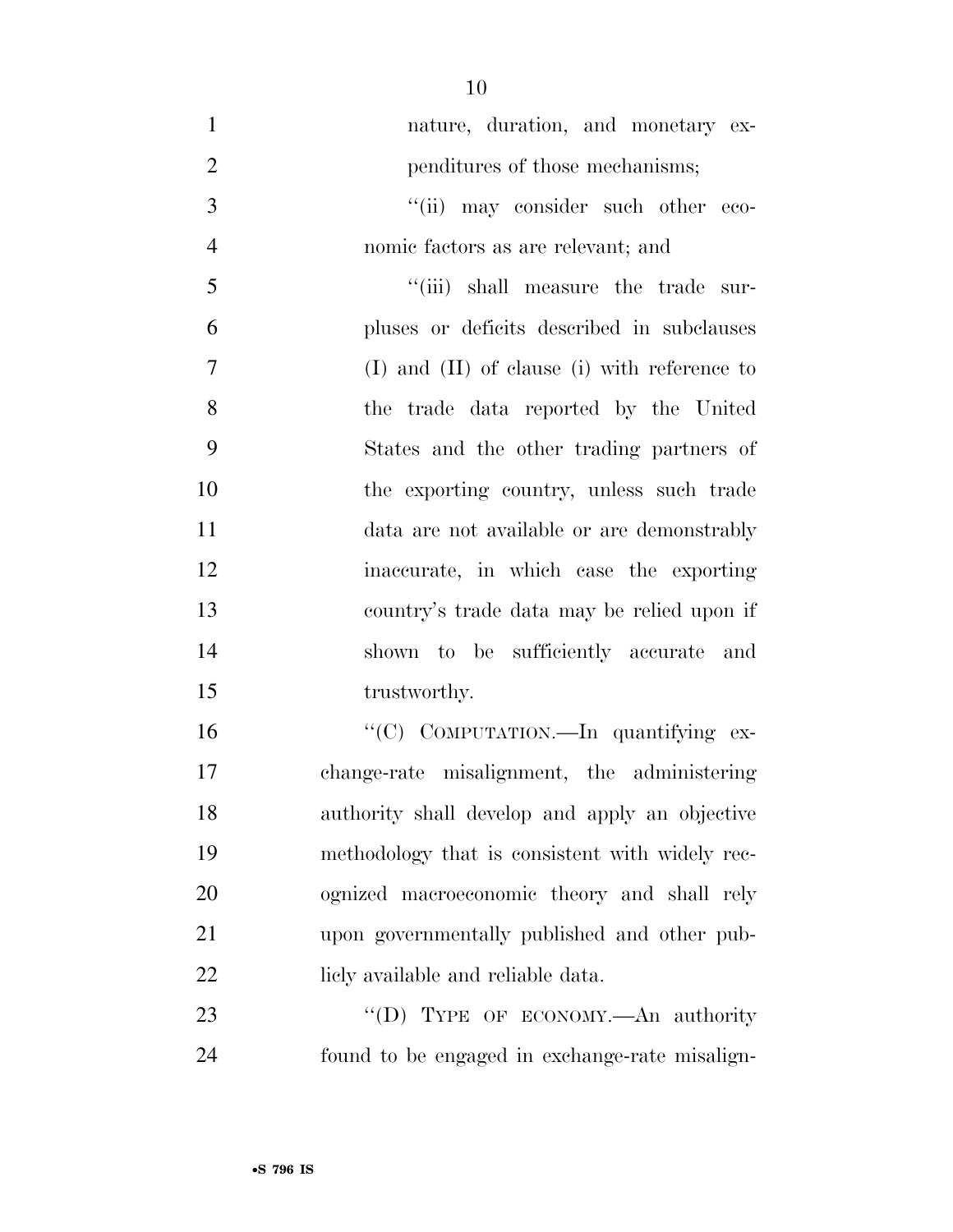| $\mathbf{1}$   | ment may have either a market economy or a                 |
|----------------|------------------------------------------------------------|
| $\overline{2}$ | nonmarket economy or a combination thereof.".              |
| 3              | (c) EFFECTIVE DATE.—The amendments made by                 |
| $\overline{4}$ | this section apply with respect to a countervailing duty   |
| 5              | proceeding initiated under subtitle A of title VII of the  |
| 6              | Tariff Act of 1930 before, on, or after the date of enact- |
| 7              | ment of this Act.                                          |
| 8              | SEC. 104. CLARIFICATION TO INCLUDE EXCHANGE-RATE           |
| 9              | MISALIGNMENT BY THE PEOPLE'S REPUBLIC                      |
| 10             | OF CHINA AS A CONDITION TO BE CONSID-                      |
|                |                                                            |
| 11             | ERED WITH RESPECT TO MARKET DISRUP-                        |
| 12             | TION UNDER CHAPTER 2 OF TITLE IV OF THE                    |
| 13             | TRADE ACT OF 1974.                                         |
| 14             | (a) MARKET DISRUPTION.                                     |
| 15             | (1) IN GENERAL.—Section $421(c)$ of the Trade              |
| 16             | Act of 1974 (19 U.S.C. 2451(c)) is amended by add-         |
| 17             | ing at the end the following new paragraphs.               |
| 18             | $\lq(3)$ For purposes of this section, the term            |
| 19             | 'under such conditions' includes exchange-rate mis-        |

 $\frac{1}{2}$  (4)(A) For purposes of this section, the term 'exchange-rate misalignment' means an undervalu- ation of the renminbi as a result of protracted large- scale intervention by or at the direction of the Gov-ernment of the People's Republic of China in the ex-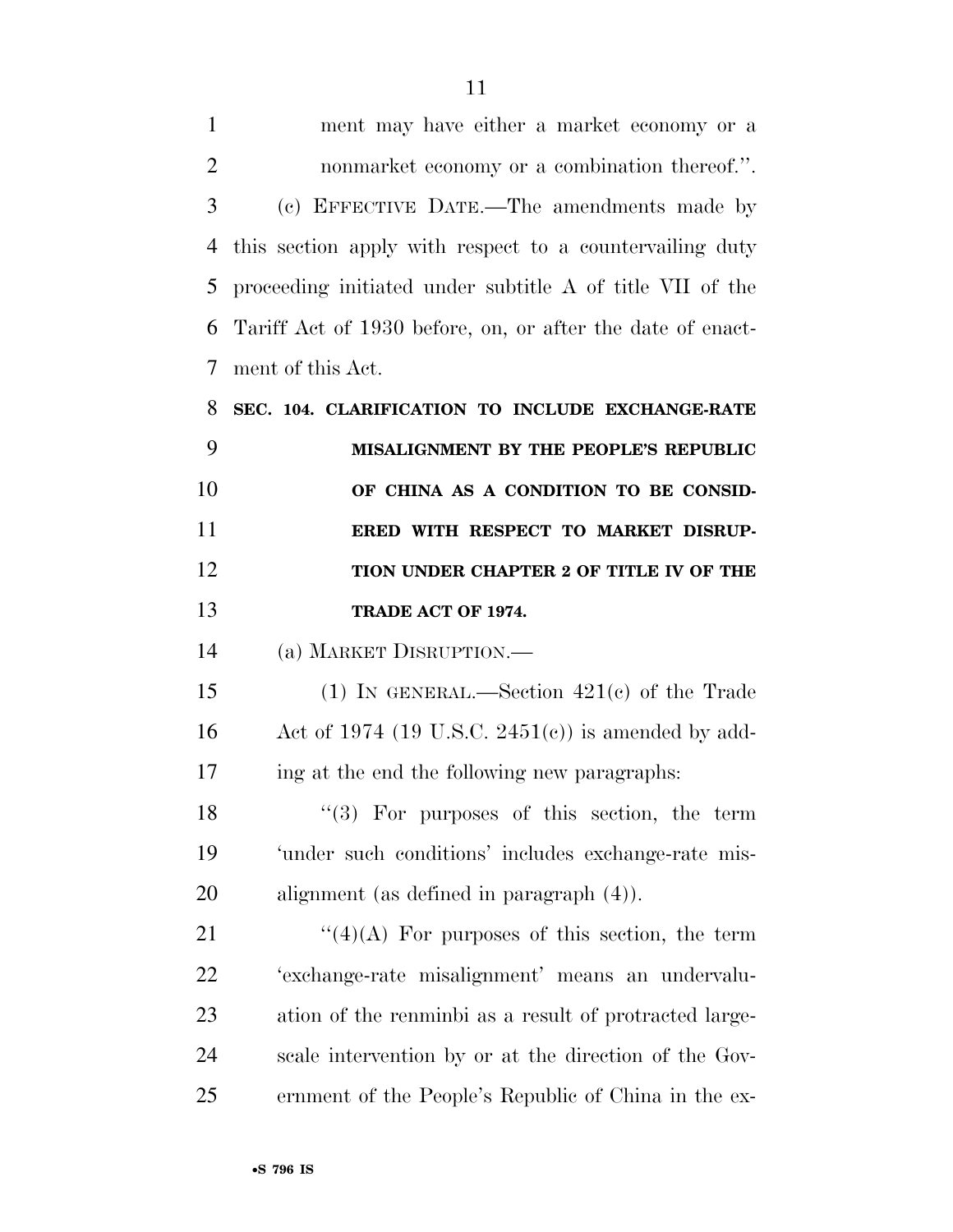| $\mathbf{1}$   | change market. Such undervaluation shall be found    |
|----------------|------------------------------------------------------|
| $\overline{2}$ | when the observed exchange rate for the renminbi is  |
| 3              | below the exchange rate that could reasonably be ex- |
| $\overline{4}$ | pected for the renminbi absent the intervention.     |
| 5              | "(B) In determining whether exchange-rate            |
| 6              | misalignment is occurring, the Commission in each    |
| 7              | $case$ —                                             |
| 8              | "(i) shall consider the People's Republic of         |
| 9              | $China's$ —                                          |
| 10             | $\lq\lq$ (I) bilateral balance-of-trade surplus      |
| 11             | or deficit with the United States;                   |
| 12             | "(II) balance-of-trade surplus or def-               |
| 13             | icit with its other trading partners individ-        |
| 14             | ually and in the aggregate;                          |
| 15             | "(III) foreign-direct investment in its              |
| 16             | territory;                                           |
| 17             | "(IV) currency-specific and aggregate                |
| 18             | amounts of foreign currency reserves; and            |
| 19             | "(V) mechanisms employed to main-                    |
| 20             | tain its currency at an undervalued ex-              |
| 21             | change rate relative to another currency             |
| 22             | and, particularly, the nature, duration, and         |
| 23             | monetary expenditures of those mecha-                |
| 24             | nisms;                                               |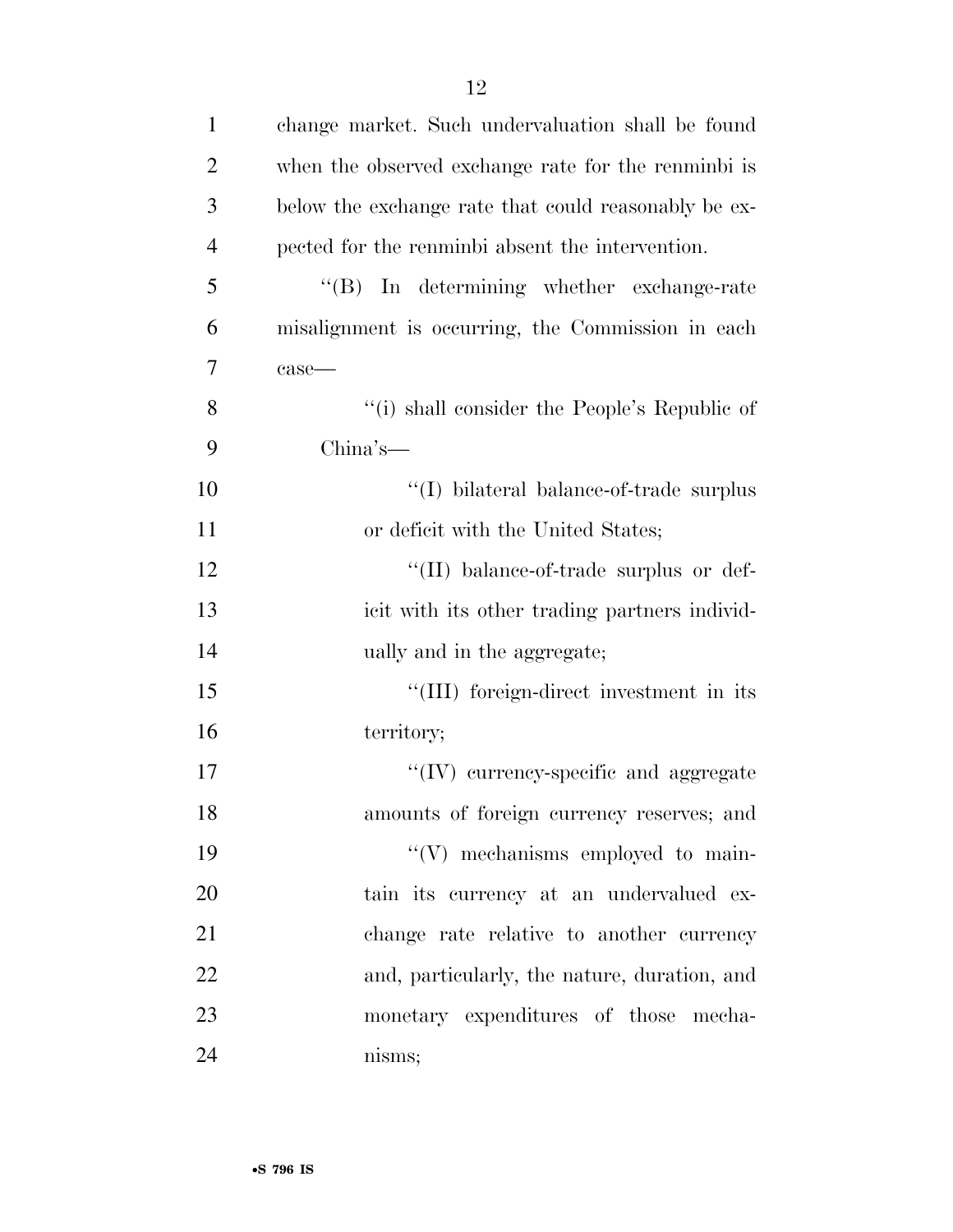1 ''(ii) may consider such other economic factors as are relevant; and  $\frac{1}{2}$   $\frac{1}{2}$   $\frac{1}{2}$  shall measure the trade surpluses or deficits described in subclauses (I) and (II) of clause (i) with reference to the trade data re- ported by the United States and the other trad- ing partners of the People's Republic of China, unless such trade data are not available or are demonstrably inaccurate, in which case the trade data of the People's Republic of China may be relied upon if shown to be sufficiently accurate and trustworthy. 13 "'(C) COMPUTATION.—In quantifying exchange-rate misalignment, the Commission shall develop and

 apply an objective methodology that is consistent with widely recognized macroeconomic theory and shall rely upon governmentally published and other publicly available and reliable data.''.

 (b) CRITICAL CIRCUMSTANCES.—Section 421(i)(1) of 20 the Trade Act of 1974 (19 U.S.C. 2451(i)(1)) is amended by inserting after subparagraph (B) the following:

 ''If the petition alleges and reasonably documents that ex- change-rate misalignment is occurring, such exchange-rate misalignment shall be considered as a factor weighing in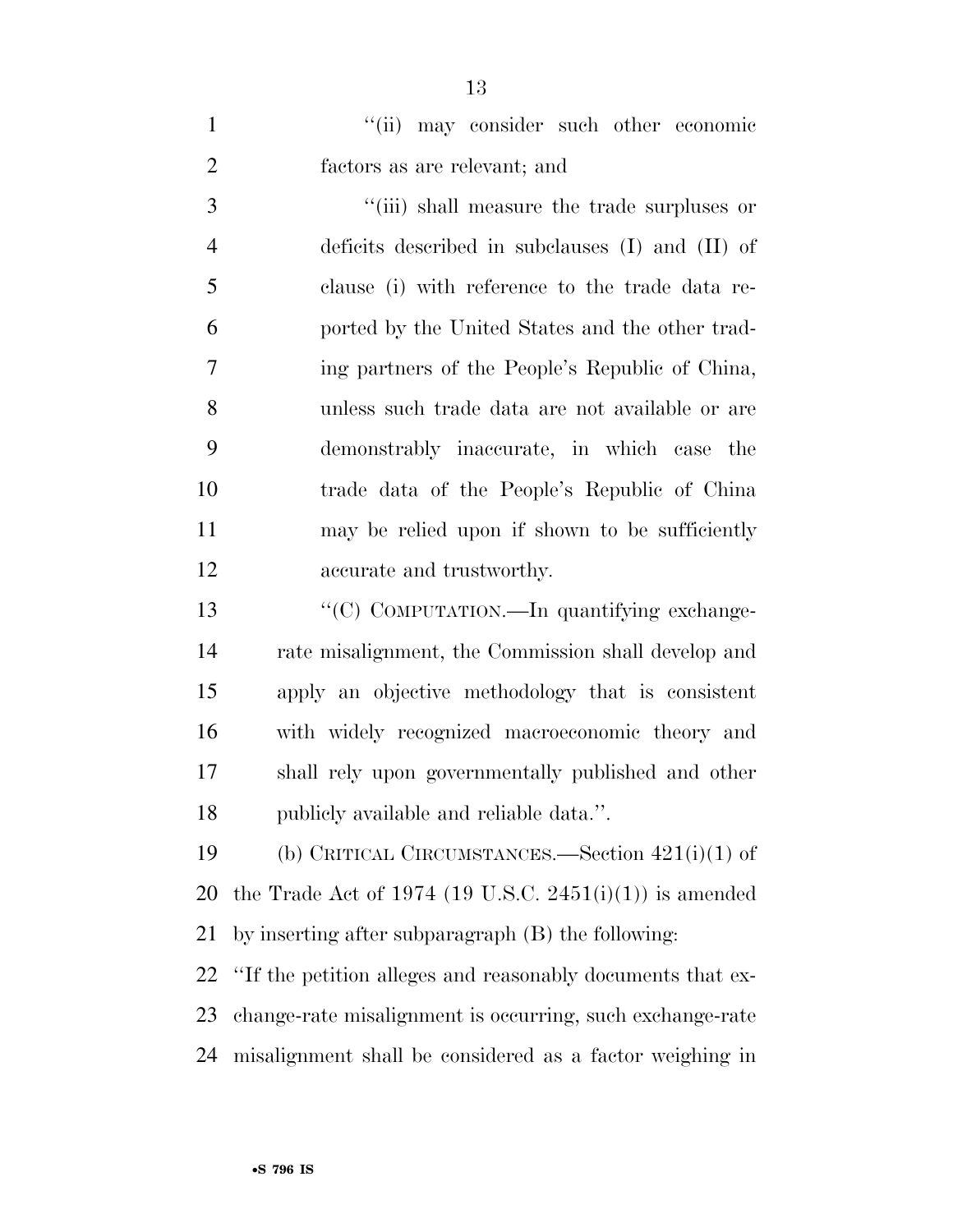favor of affirmative findings in subparagraphs (A) and 2  $(B)$ .".

 (c) STANDARD FOR PRESIDENTIAL ACTION.—Section 421(k)(2) of the Trade Act of 1974 (19 U.S.C. 5 2451(k)(2)) is amended by adding at the end the following new sentence: ''If the Commission makes an affirmative determination that exchange-rate misalignment is occur- ring, the President shall consider such exchange-rate mis- alignment as a factor weighing in favor of providing im-port relief in accordance with subsection (a).''.

 (d) MODIFICATIONS OF RELIEF.—Section 421(n)(2) of the Trade Act of 1974 (19 U.S.C. 2451(n)(2)) is amended by adding at the end the following new sentence: ''If the Commission affirmatively determines that ex- change-rate misalignment is occurring, the Commission and the President shall consider such exchange-rate mis- alignment as a factor weighing in favor of finding that continuation of relief is necessary to prevent or remedy the market disruption at issue.''.

 (e) EXTENSION OF ACTION.—Section 421(o) of the Trade Act of 1974 (19 U.S.C. 2451(o)) is amended—

 (1) in paragraph (1), by adding at the end the following new sentence: ''If the Commission makes an affirmative determination that exchange-rate mis-alignment is occurring, the Commission shall con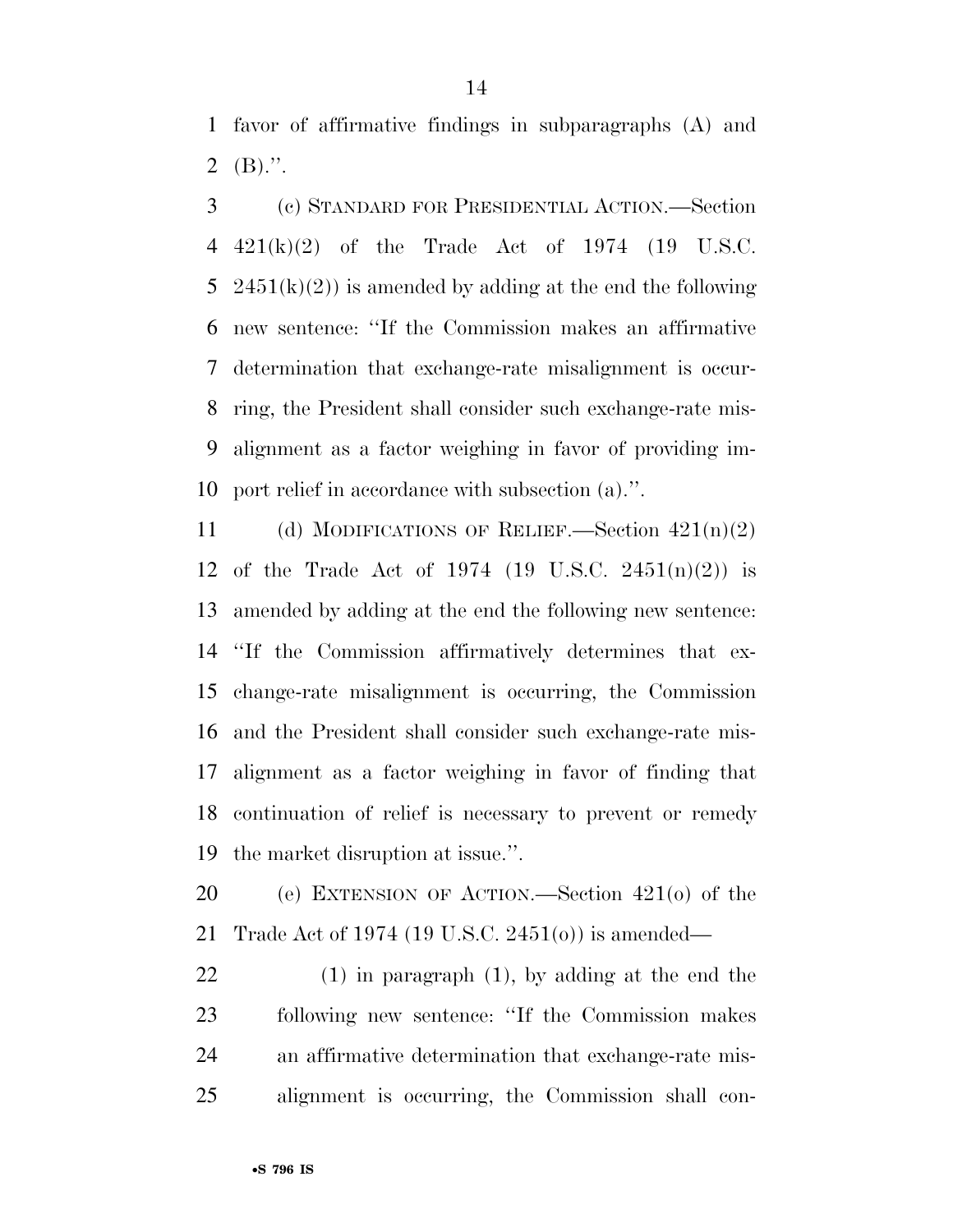sider such exchange-rate misalignment as a factor weighing in favor of finding that an extension of the period of relief is necessary to prevent or remedy the market disruption at issue.''; and

 (2) in paragraph (4), by adding at the end the following new sentence: ''If the Commission makes an affirmative determination that exchange-rate mis- alignment is occurring, the President shall consider such exchange-rate misalignment as a factor weigh- ing in favor of finding that an extension of the pe- riod of relief is necessary to prevent or remedy the market disruption at issue.''.

 (f) EFFECTIVE DATE.—The amendments made by this section apply with respect to an investigation initiated under chapter 2 of title IV of the Trade Act of 1974 be- fore, on, or after the date of the enactment of this Act. **SEC. 105. PROHIBITION ON PROCUREMENT BY THE DE- PARTMENT OF DEFENSE OF CERTAIN DE- FENSE ARTICLES IMPORTED FROM THE PEO-PLE'S REPUBLIC OF CHINA.** 

 (a) COPY OF PETITION, REQUEST, OR RESOLUTION TO BE TRANSMITTED TO THE SECRETARY OF DE- FENSE.—Section 421(b)(4) of the Trade Act of 1974 (19 24 U.S.C.  $2451(b)(4)$  is amended by inserting ", the Sec-retary of Defense'' after '', the Trade Representative''.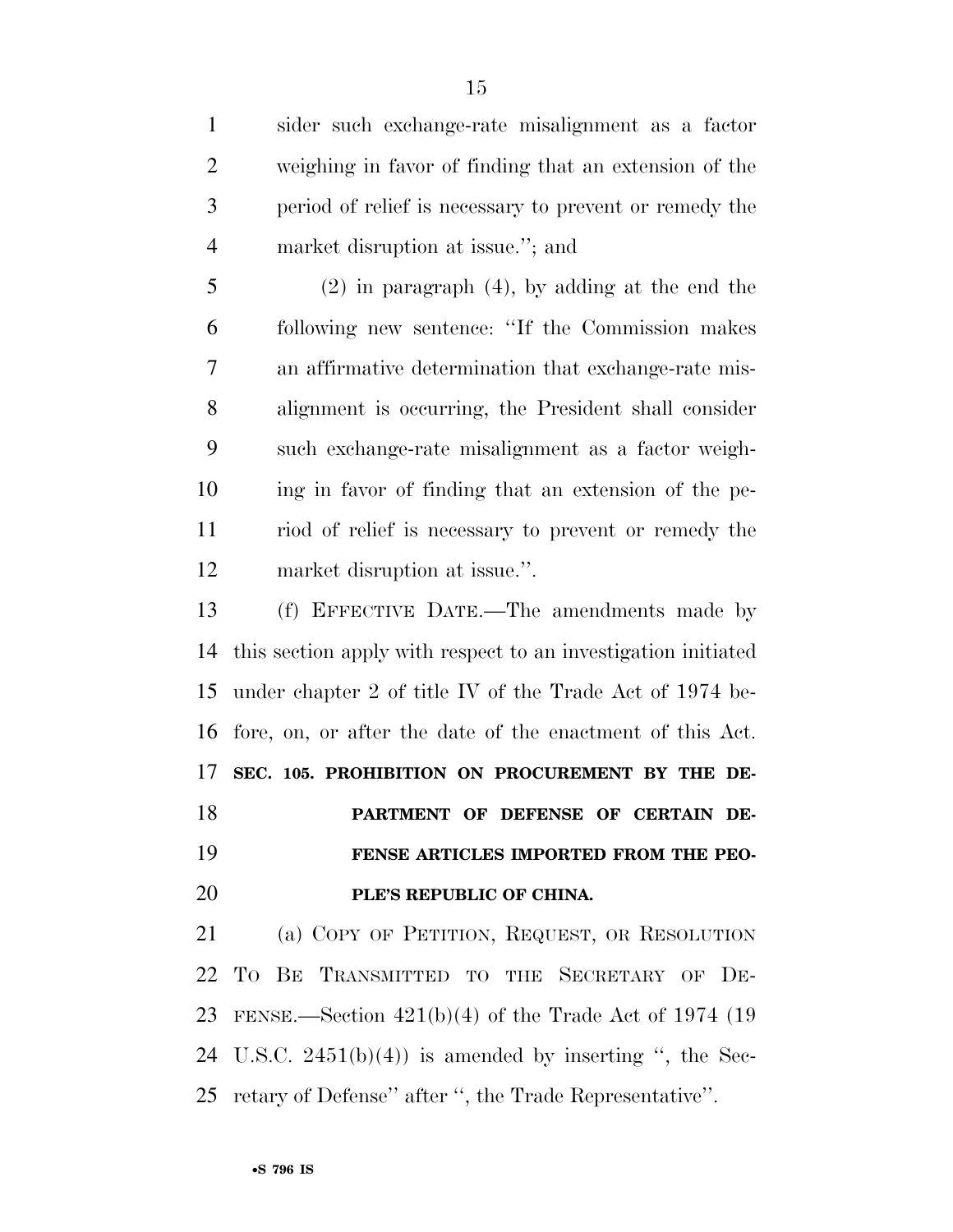(b) DETERMINATION OF SECRETARY OF DEFENSE.— Section 421(b) of the Trade Act of 1974 (19 U.S.C. 2451(b)) is amended by adding at the end the following new paragraph:

 ''(6) Not later than 15 days after the date on which an investigation is initiated under this sub- section, the Secretary of Defense shall submit to the Commission a report in writing which contains the determination of the Secretary as to whether or not the articles of the People's Republic of China that are the subject of the investigation are like or di- rectly competitive with articles produced by a domes- tic industry that are critical to the defense industrial base of the United States.''.

 (c) PROHIBITION ON PROCUREMENT BY THE DE- PARTMENT OF DEFENSE OF CERTAIN DEFENSE ARTI-CLES.—

 (1) PROHIBITION.—If the United States Inter- national Trade Commission makes an affirmative determination under section 421(b) of the Trade Act of 1974 (19 U.S.C. 2451(b)), or a determination which the President or the United States Trade Representative may consider as affirmative under 24 section  $421(e)$  of such Act  $(19 \text{ U.S.C. } 2451(e))$ , with respect to articles of the People's Republic of China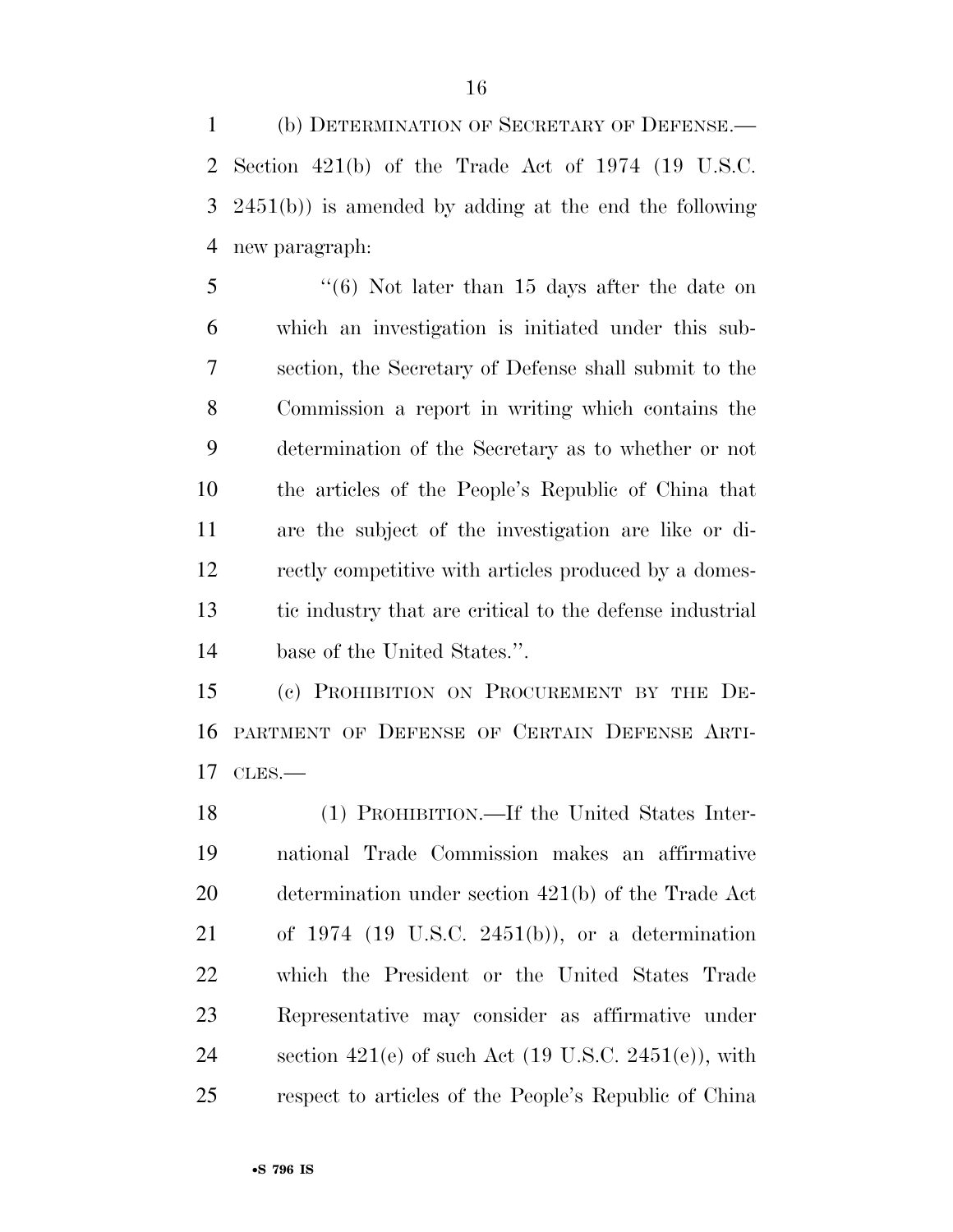| $\mathbf{1}$   | that the Secretary of Defense has determined are          |
|----------------|-----------------------------------------------------------|
| $\overline{2}$ | like or directly competitive with articles produced by    |
| 3              | a domestic industry that are critical to the defense      |
| $\overline{4}$ | industrial base of the United States, the Secretary       |
| 5              | of Defense may not procure, directly or indirectly,       |
| 6              | such articles of the People's Republic of China.          |
| 7              | (2) WAIVER.—The President may waive the ap-               |
| 8              | plication of the prohibition contained in paragraph       |
| 9              | (1) on a case-by-case basis if the President deter-       |
| 10             | mines and certifies to Congress that it is in the na-     |
| 11             | tional security interests of the United States to do      |
| 12             | SO.                                                       |
|                |                                                           |
| 13             | SEC. 106. APPLICATION TO GOODS FROM CANADA AND            |
| 14             | MEXICO.                                                   |
| 15             | Pursuant to article 1902 of the North American Free       |
| 16             | Trade Agreement and section 408 of the North American     |
| 17             | Free Trade Agreement Implementation Act of 1993 (19)      |
|                | 18 U.S.C. 3438), the amendments made by sections 102,     |
| 19             | 103, and 206 of this Act shall apply to goods from Canada |
| 20             | and Mexico.                                               |
| 21             | TITLE II—INTERNATIONAL MON-                               |
| 22             | ETARY AND FINANCIAL POL-                                  |
| 23             | <b>ICY</b>                                                |

**SEC. 201. FINDINGS.** 

Congress makes the following findings: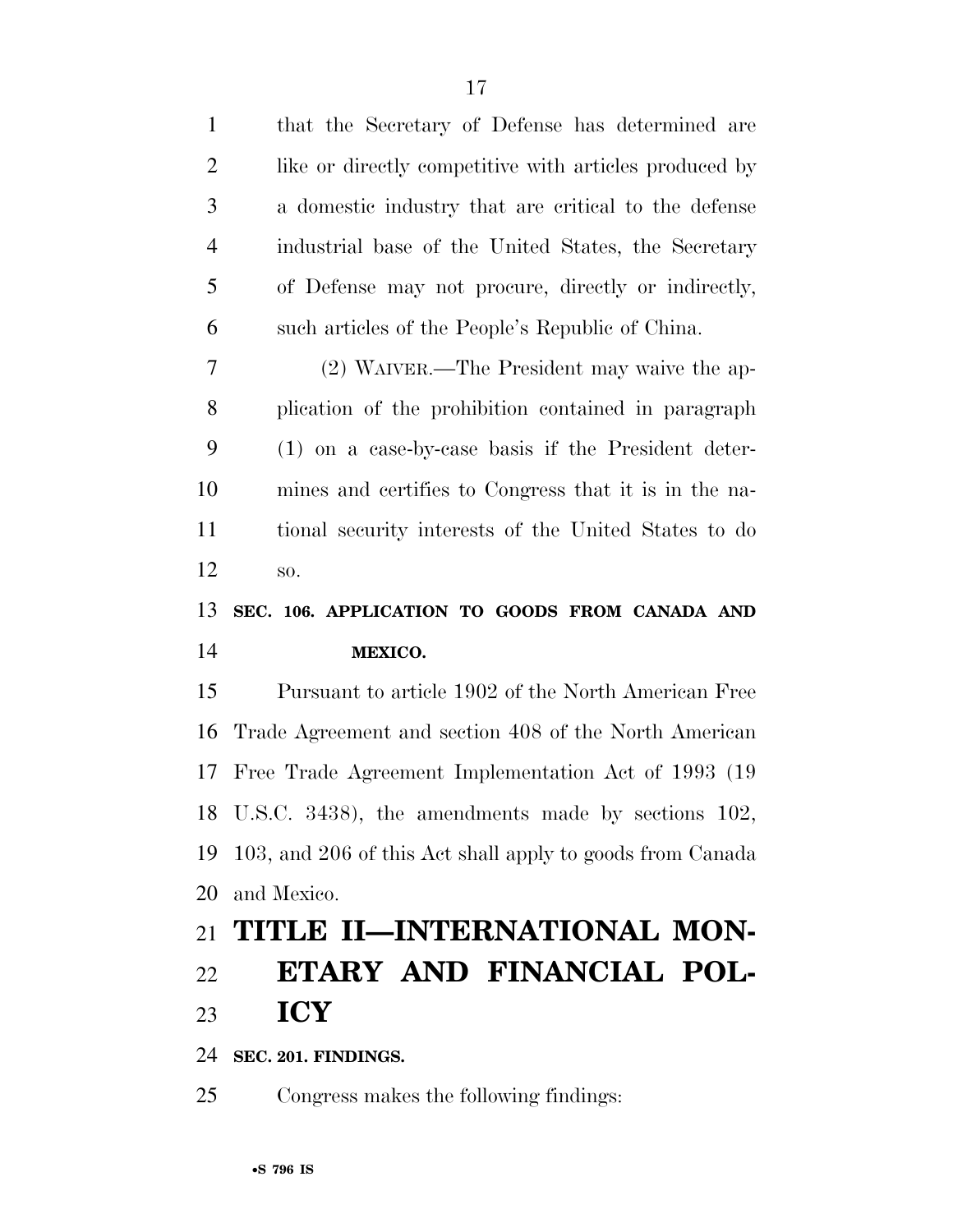(1) Since the Exchange Rates and International Economic Policy Coordination Act of 1988 (22 U.S.C. 5302(3)) was enacted the global economy has changed dramatically, with increased capital account openness, a sharp increase in the flow of funds internationally, and an ever growing number of emerging market economies becoming systemically important to the global flow of goods, services, and capital. In addition, practices such as the mainte- nance of multiple currency regimes have become rare.

 (2) Exchange rates among major trading na- tions are occasionally manipulated or fundamentally misaligned due to direct or indirect governmental intervention in the exchange market.

 (3) A major focus of national economic policy should be a market-driven exchange rate for the United States dollar at a level consistent with a sus- tainable balance in the United States current ac-count.

 (4) While some degree of surpluses and deficits in payments balances may be expected, particularly in response to increasing economic globalization, large and growing imbalances raise concerns of pos-sible disruption to financial markets. In part, such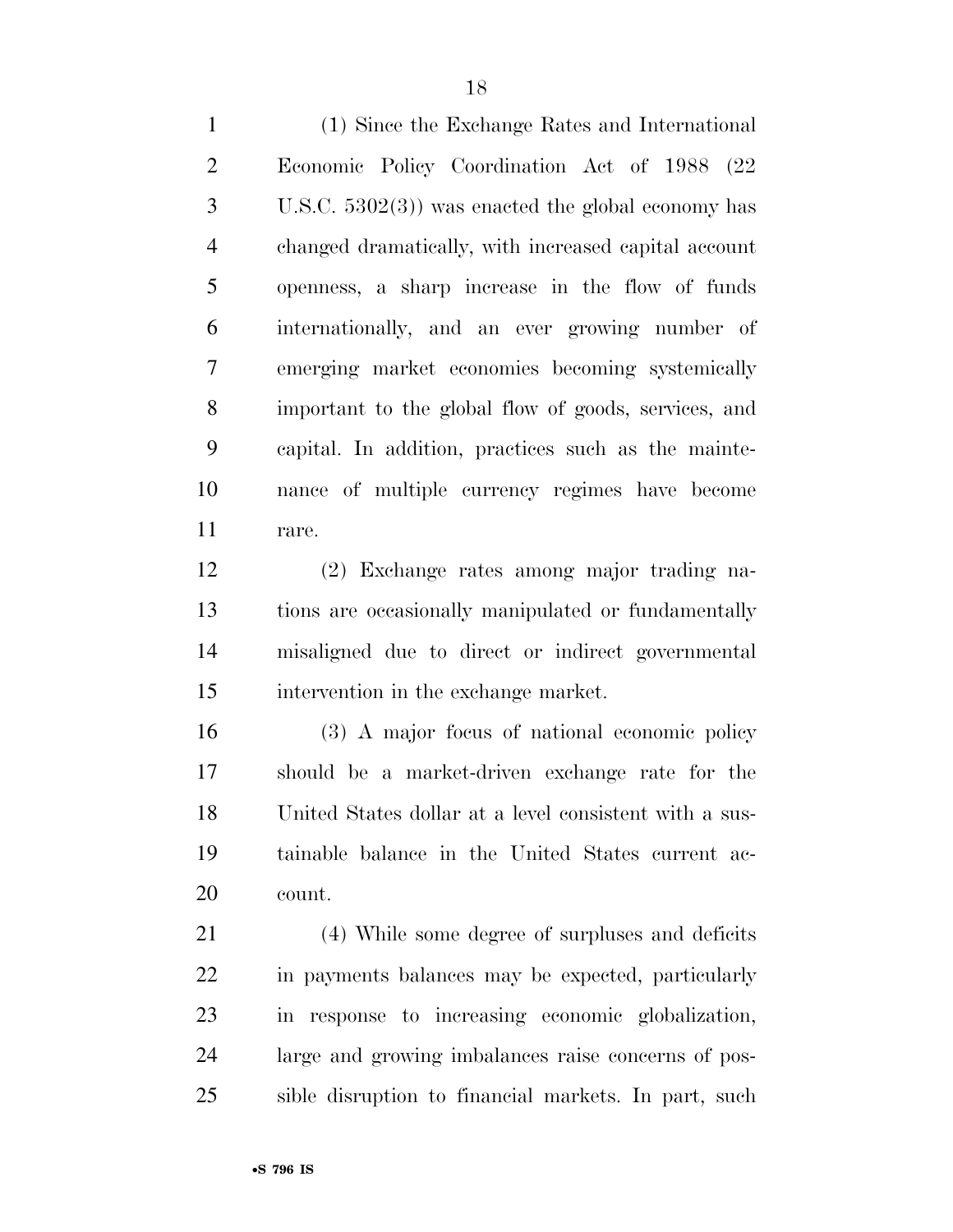| $\mathbf{1}$   | imbalances often reflect exchange rate policies that   |
|----------------|--------------------------------------------------------|
| $\overline{2}$ | foster fundamental misalignment of currencies.         |
| 3              | (5) Currencies in fundamental misalignment             |
| 4              | can seriously impair the ability of international mar- |
| 5              | kets to adjust appropriately to global capital and     |
| 6              | trade flows, distorting trade flows and causing eco-   |
| 7              | nomic harm to the United States.                       |
| 8              | (6) The effects of a fundamentally misaligned          |
| 9              | currency may be so harmful that it is essential to     |
| 10             | correct the fundamental misalignment without re-       |
| 11             | gard to the purpose of any policy that contributed     |
| 12             | to the misalignment.                                   |
| 13             | (7) In the interests of facilitating the exchange      |
| 14             | of goods, services, and capital among countries, sus-  |
| 15             | taining sound economic growth, and fostering finan-    |
| 16             | cial and economic stability, Article IV of the Inter-  |
| 17             | national Monetary Fund's Articles of Agreement ob-     |
| 18             | ligates each member of the International Monetary      |
| 19             | Fund to avoid manipulating exchange rates in order     |
| 20             | to prevent effective balance of payments adjustments   |
| 21             | or to gain an unfair competitive advantage over        |
| 22             | other members.                                         |
| 23             | (8) The failure of a government to acknowledge         |
|                |                                                        |

 a fundamental misalignment of its currency or to take timely and effective steps to correct such a fun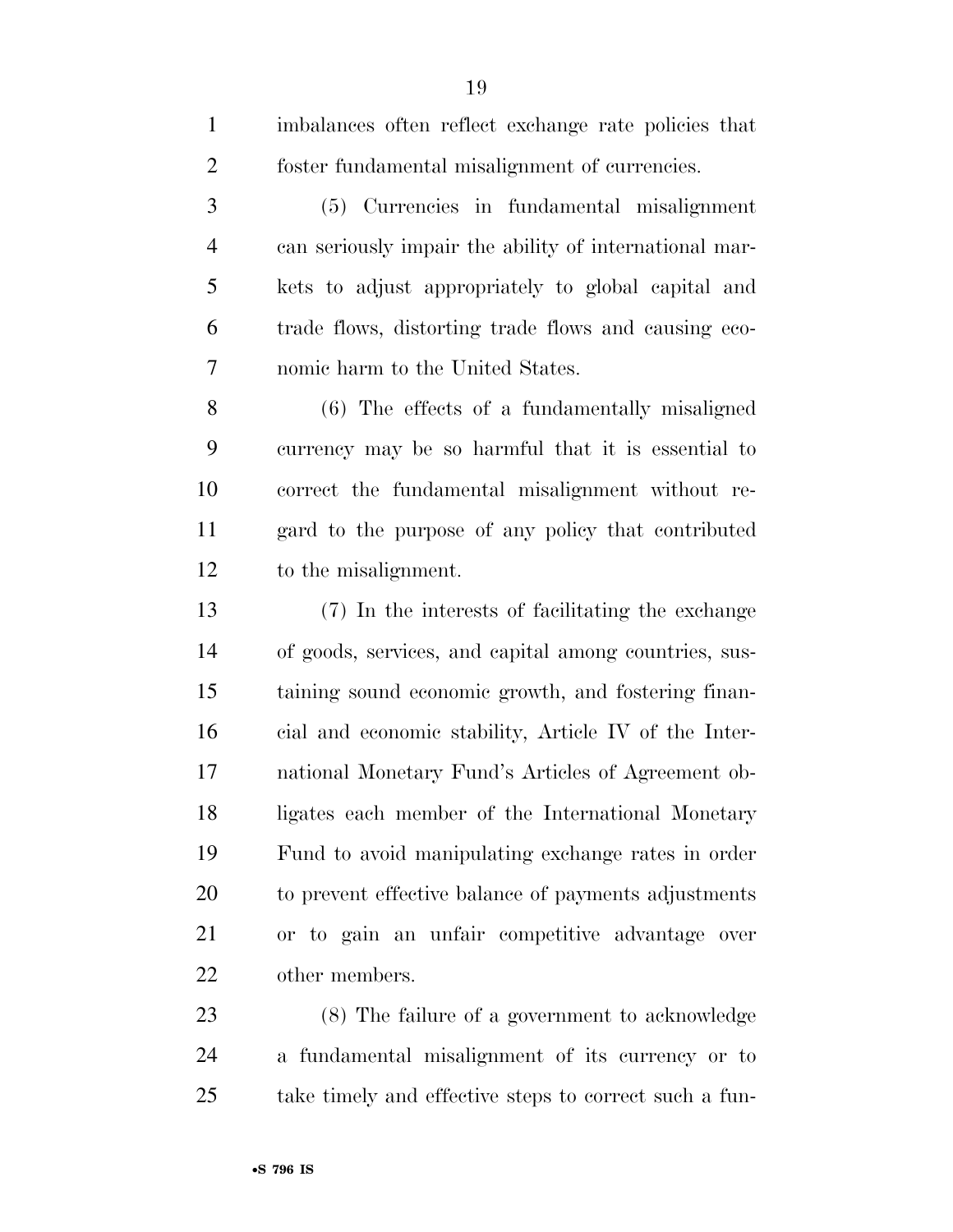damental misalignment, either through inaction or mere token action, is a form of exchange rate ma- nipulation and is inconsistent with that govern- ment's obligations under Article IV of the Inter-national Monetary Fund's Articles of Agreement.

#### **SEC. 202. AMENDMENTS TO DEFINITIONS.**

 Section 3006 of the Exchange Rates and Inter- national Economic Policy Coordination Act of 1988 (22 U.S.C. 5306) is amended by adding at the end the fol-lowing:

11 ''(3) FUNDAMENTAL MISALIGNMENT.—The term 'fundamental misalignment' means a material sustained disparity between the observed levels of an effective exchange rate for a currency and the cor- responding levels of an effective exchange rate for that currency that would be consistent with funda- mental macroeconomic conditions based on a gen-erally accepted economic rationale.

19 <sup>"</sup>(4) EFFECTIVE EXCHANGE RATE.—The term 'effective exchange rate' means a weighted average of bilateral exchange rates, expressed in either nomi-nal or real terms.

23 "(5) GENERALLY ACCEPTED ECONOMIC RA- TIONALE.—The term 'generally accepted economic rationale' means an explanation drawn on widely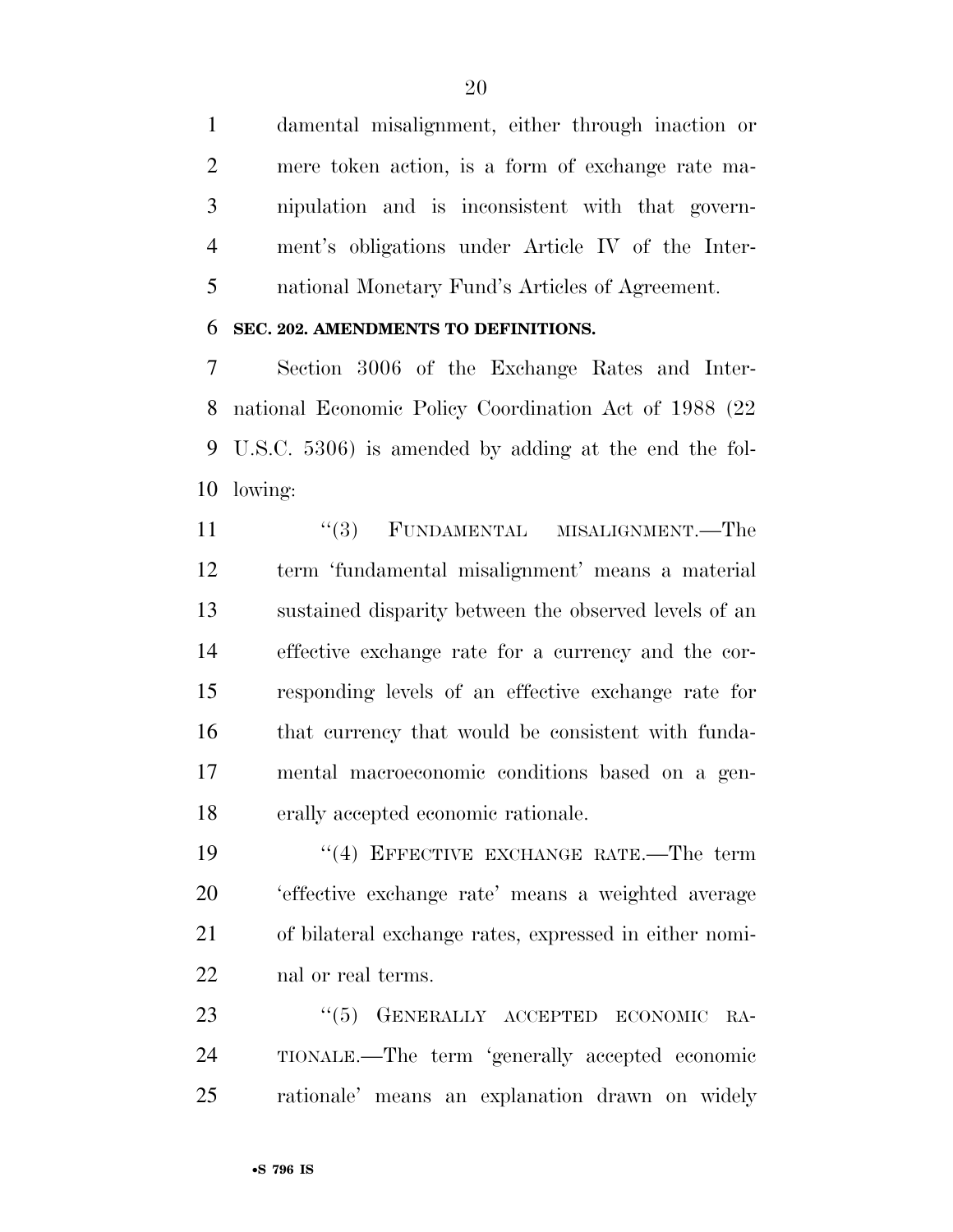| $\mathbf{1}$   | recognized macroeconomic theory for which there is      |
|----------------|---------------------------------------------------------|
| $\overline{2}$ | a significant degree of empirical support.".            |
| 3              | SEC. 203. BILATERAL NEGOTIATIONS.                       |
| $\overline{4}$ | Section 3004(b) of the Exchange Rates and Inter-        |
| 5              | national Economic Policy Coordination Act of 1988 (22)  |
| 6              | U.S.C. $5304(b)$ ) is amended to read as follows:       |
| 7              | "(b) BILATERAL NEGOTIATIONS.—                           |
| 8              | ``(1)<br>IN GENERAL.—The Secretary of the               |
| 9              | Treasury shall analyze on an annual basis the ex-       |
| 10             | change rate policies of foreign countries, in consulta- |
| 11             | tion with the International Monetary Fund, and con-     |
| 12             | sider whether countries—                                |
| 13             | $\lq\lq$ manipulate the rate of exchange be-            |
| 14             | tween their currency and the United States dol-         |
| 15             | lar for purposes of preventing effective balance        |
| 16             | of payments adjustments or gaining unfair com-          |
| 17             | petitive advantage in international trade; or           |
| 18             | "(B) have a currency that is in funda-                  |
| 19             | mental misalignment.                                    |
| 20             | "(2) AFFIRMATIVE DETERMINATION.—If the                  |
| 21             | Secretary considers that such manipulation or fun-      |
| 22             | damental misalignment is occurring with respect to      |
| 23             | countries that—                                         |
| 24             | $\lq\lq$ have material global current account           |
| 25             | surpluses; or                                           |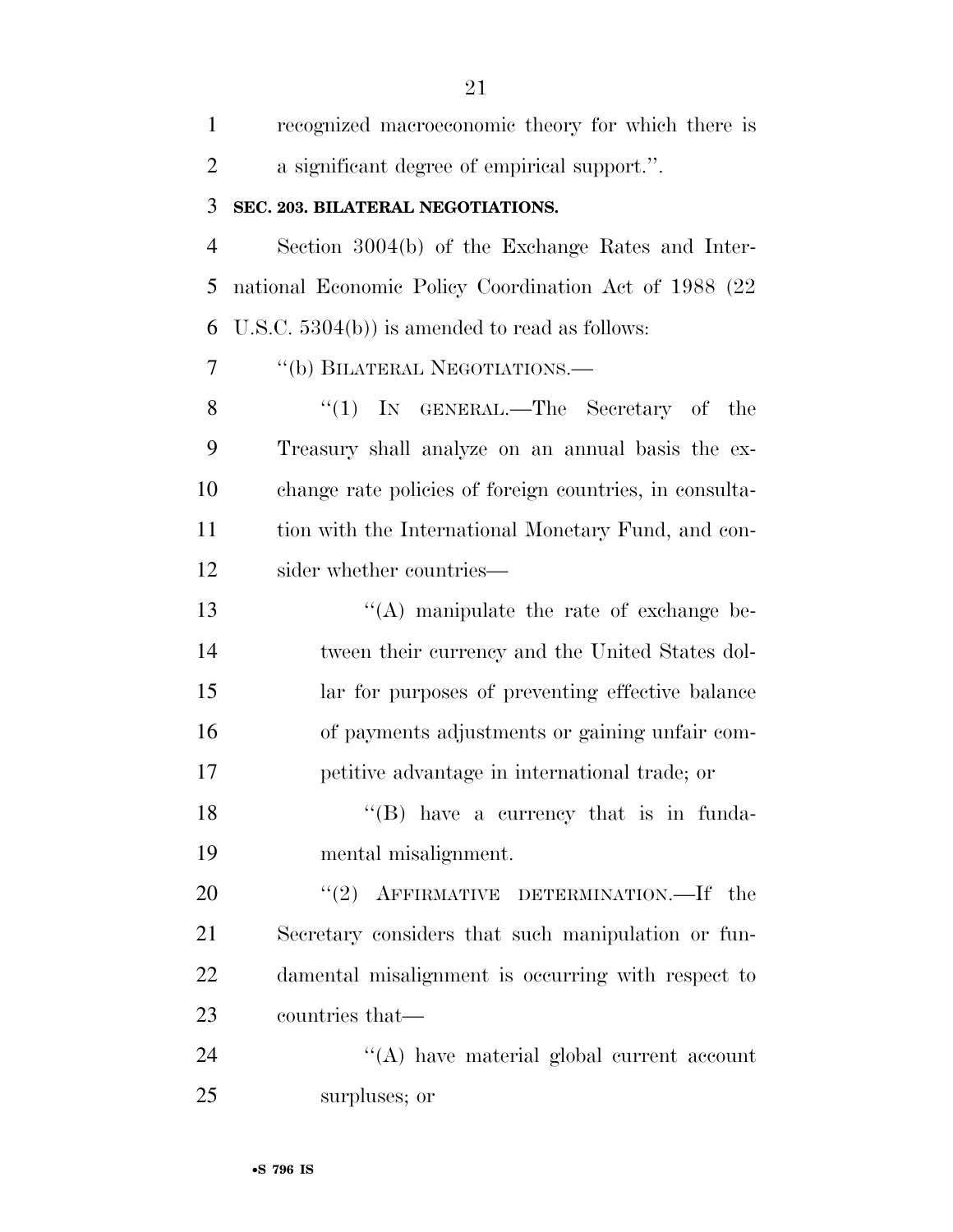1 ''(B) have significant bilateral trade sur-pluses with the United States,

 the Secretary of the Treasury shall take action to initiate negotiations with such foreign countries on an expedited basis, in the International Monetary Fund or bilaterally, for the purpose of ensuring that such countries regularly and promptly adjust the rate of exchange between their currencies and the United States dollar to permit effective balance of payments adjustments and to eliminate the unfair advantage.

12 "(3) EXCEPTION.—The Secretary shall not be required to initiate negotiations if the Secretary de- termines that such negotiations would have a serious detrimental impact on vital national economic and security interests. The Secretary shall inform the chairman and the ranking minority member of the Committee on Banking, Housing, and Urban Affairs of the Senate and of the Committee on Financial Services of the House of Representatives of the Sec-retary's determination.''.

#### **SEC. 204. REPORTING REQUIREMENTS.**

 Section 3005 of the Exchange Rates and Inter- national Economic Policy Coordination Act of 1988 (22 U.S.C. 5305) is amended to read as follows: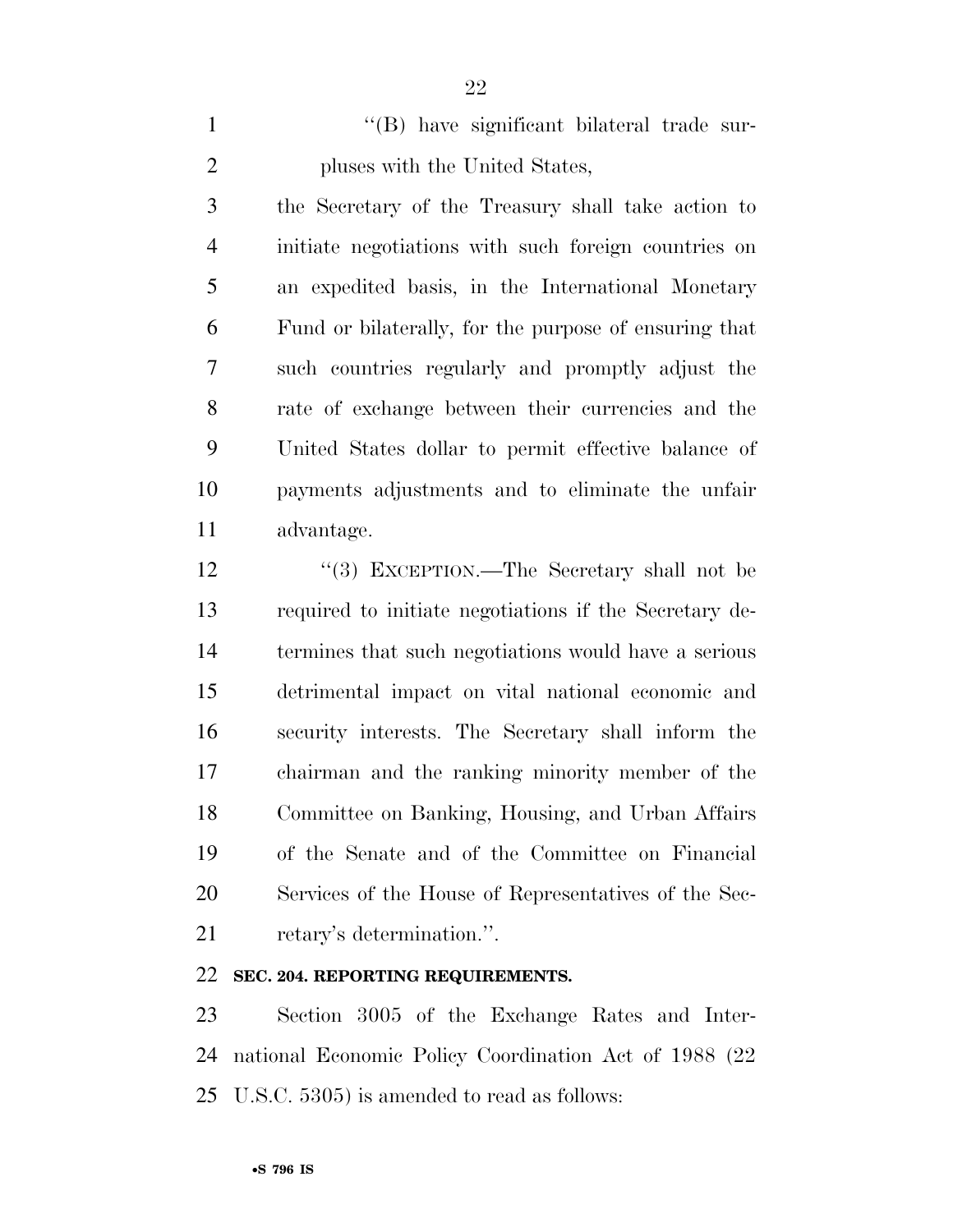#### **''SEC. 3005. REPORTING REQUIREMENTS.**

2 "(a) REPORTS REQUIRED.—

3 "(1) IN GENERAL.—The Secretary, after con- sulting with the Chairman of the Board, shall sub- mit to Congress, on or before October 15 of each year, a written report on international economic pol-icy and currency exchange rates.

8 "(2) INTERIM REPORT.—The Secretary, after consulting with the Chairman of the Board, shall submit to Congress, on or before April 15 of each year, a written report on interim developments with respect to international economic policy and cur-rency exchange rates.

 ''(b) CONTENTS OF REPORTS.—Each report sub-mitted under subsection (a) shall contain—

 $\frac{1}{2}$  (1) an analysis of currency market develop- ments and the relationship between the United States dollar and the currencies of major economies and United States trading partners;

 ''(2) a review of the economic and financial policies of major economies and United States trad- ing partners and an evaluation of the impact that 23 such policies have on currency exchange rates;

24 ''(3) a description of any currency intervention by the United States or other major economies or United States trading partners, or other actions un-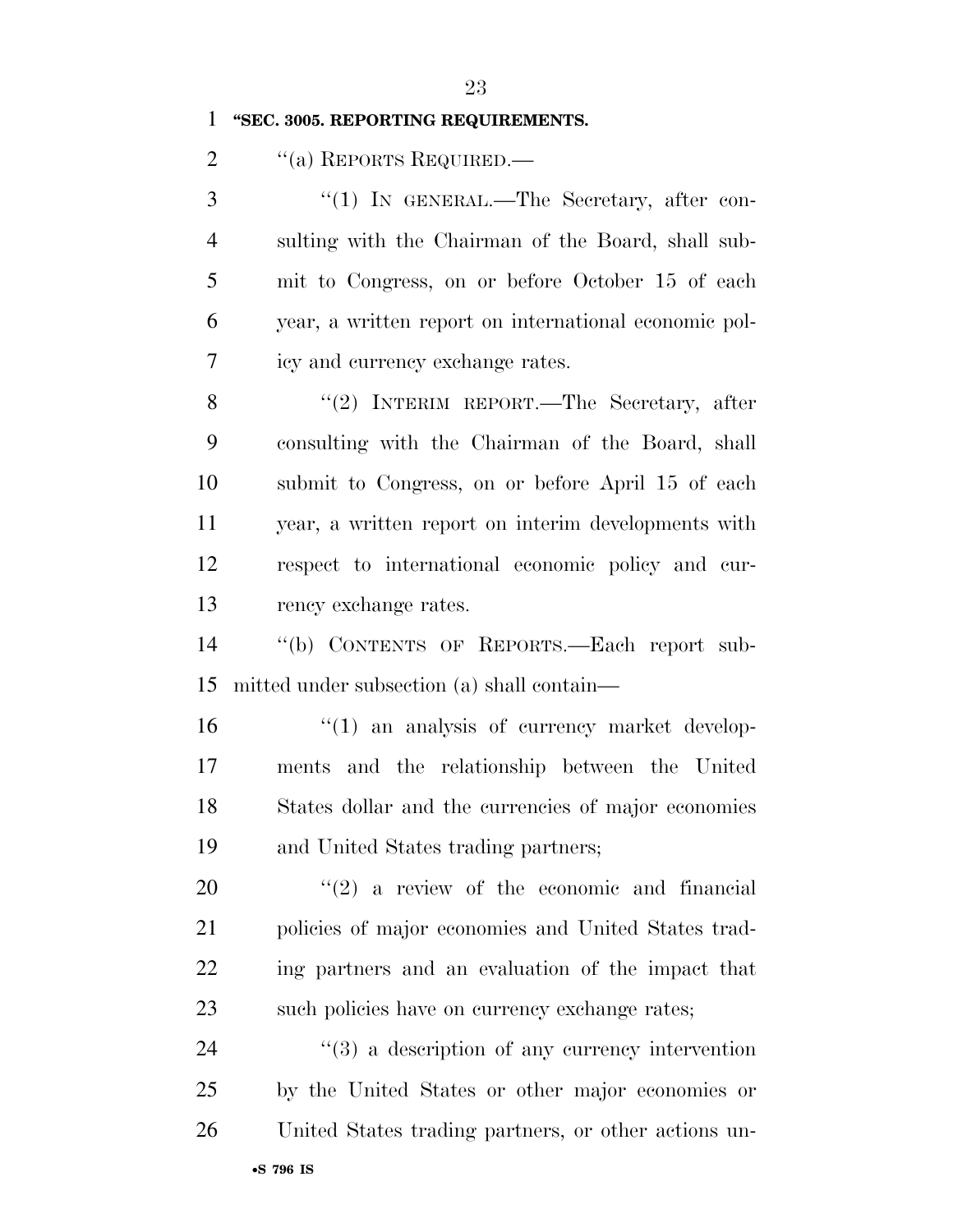| $\mathbf{1}$   | dertaken to adjust the actual exchange rate of the           |
|----------------|--------------------------------------------------------------|
| $\overline{2}$ | dollar;                                                      |
| 3              | $\cdot$ (4) an evaluation of the factors that underlie       |
| $\overline{4}$ | conditions in the currency markets, including—               |
| 5              | $\lq\lq$ monetary and financial conditions;                  |
| 6              | "(B) foreign exchange reserve accumula-                      |
| $\overline{7}$ | tion;                                                        |
| 8              | $"$ (C) macroeconomic trends;                                |
| 9              | $\lq\lq$ trends in current and financial ac-                 |
| 10             | count balances;                                              |
| 11             | $\lq\lq(E)$ the size and composition of, and                 |
| 12             | changes in, international capital flows;                     |
| 13             | $\lq\lq(F)$ the impact of the external sector on             |
| 14             | economic changes;                                            |
| 15             | $\lq\lq(G)$ the size and growth of external in-              |
| 16             | debtedness;                                                  |
| 17             | $\lq\lq (H)$ trends in the net level of inter-               |
| 18             | national investment; and                                     |
| 19             | "(I) capital controls, trade, and exchange                   |
| 20             | restrictions;                                                |
| 21             | $\cdot\cdot$ (5) a list of currencies of the major economies |
| <u>22</u>      | or economic areas that are manipulated or in funda-          |
| 23             | mental misalignment and a description of any eco-            |
| 24             | nomic models or methodologies used to establish the          |
| 25             | list;                                                        |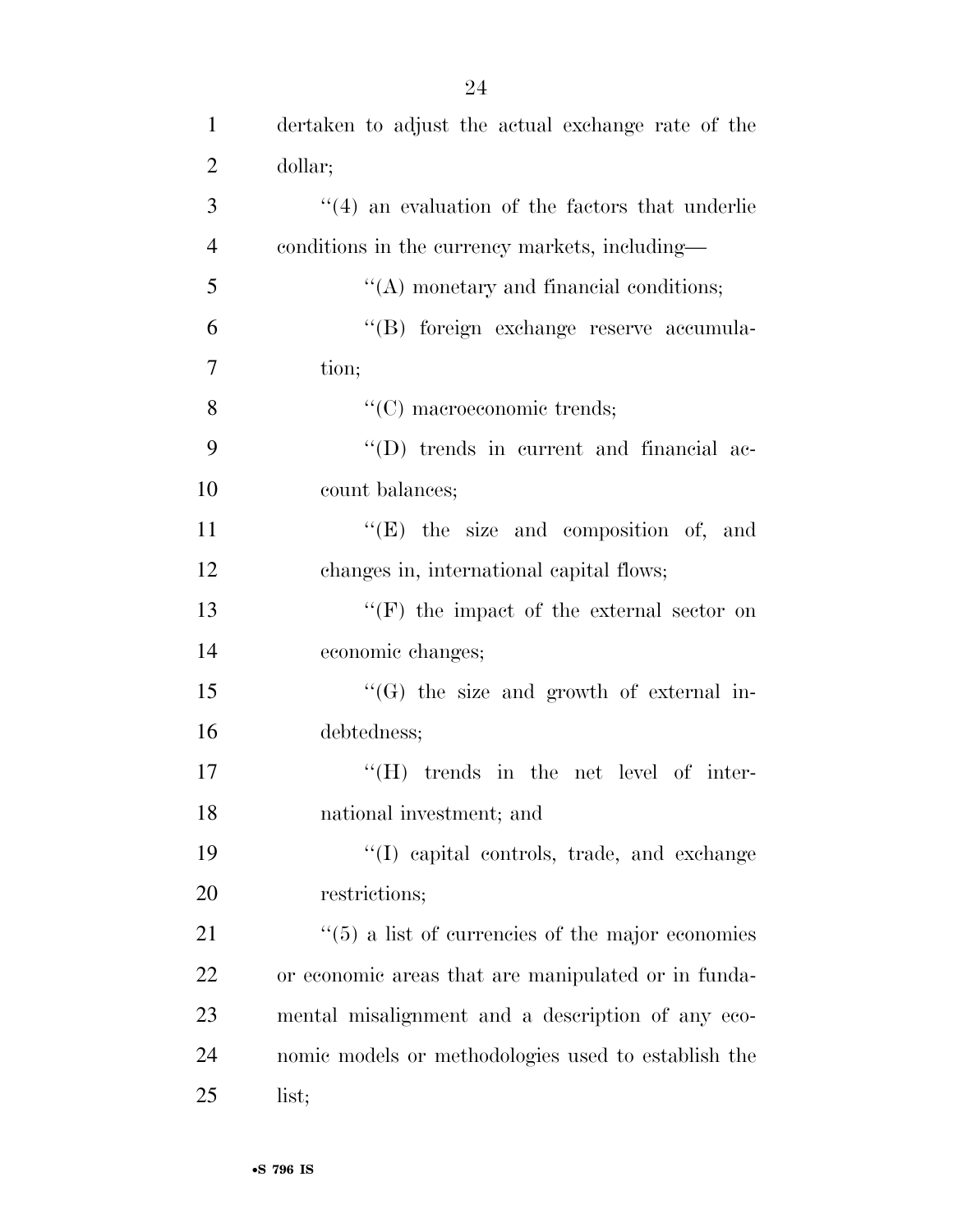| $\mathbf{1}$   | $\cdot\cdot\cdot$ (6) a description of any reason or cir-    |
|----------------|--------------------------------------------------------------|
| $\overline{2}$ | cumstance that accounts for why each currency iden-          |
| 3              | tified under paragraph (5) is manipulated or in fun-         |
| $\overline{4}$ | damental misalignment based on a generally accept-           |
| 5              | ed economic rationale;                                       |
| 6              | $\lq(7)$ a list of each currency identified under            |
| $\overline{7}$ | paragraph (5) for which the manipulation or funda-           |
| 8              | mental misalignment causes, or contributes to, a             |
| 9              | material adverse impact on the economy of the                |
| 10             | United States, including a description of any reason         |
| 11             | or circumstance that explains why the manipulation           |
| 12             | or fundamental misalignment is not accounted for             |
| 13             | under paragraph $(6)$ ;                                      |
| 14             | $\cdot\cdot$ (8) the results of any prior consultations con- |
| 15             | ducted or other steps taken; and                             |
| 16             | $\lq(9)(A)$ a list of each occasion during the re-           |
| 17             | porting period when the issue of exchange-rate mis-          |
| 18             | alignment was raised in a countervailing duty pro-           |
| 19             | ceeding under subtitle A of title VII of the Tariff          |
| 20             | Act of 1930 or in an investigation under section 421         |
| 21             | of the Trade Act of 1974;                                    |
| 22             | $\lq\lq (B)$ a summary in each such instance of              |
| 23             | whether or not exchange-rate misalignment was                |
| 24             | found and the reasoning and data underlying that             |
| 25             | finding; and                                                 |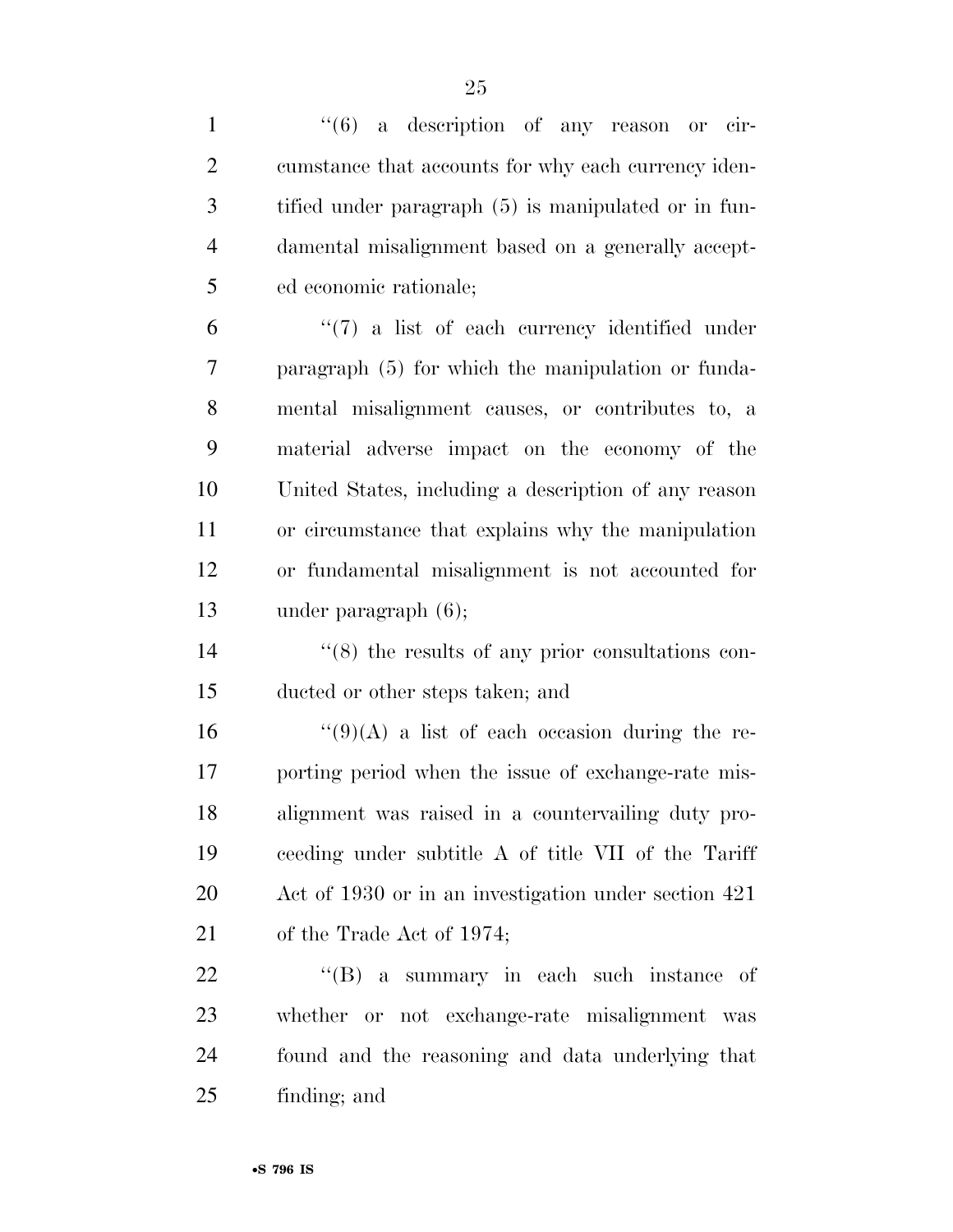''(C) a discussion regarding each affirmative finding of exchange-rate misalignment to consider the circumstances underlying that exchange-rate misalignment and what action appropriately has been or might be taken by the Secretary apart from and in addition to import relief to correct the ex-change-rate misalignment.

8 "(c) DEVELOPMENT OF REPORTS.—The Secretary shall consult with the Chairman of the Board with respect to the preparation of each report required under sub- section (a). Any comments provided by the Chairman of the Board shall be submitted to the Secretary not later than the date that is 15 days before the date each report is due under subsection (a). The Secretary shall submit the report after taking into account all comments re-ceived.''.

### **SEC. 205. INTERNATIONAL FINANCIAL INSTITUTION GOV-ERNANCE ARRANGEMENTS.**

 (a) INITIAL REVIEW.—Notwithstanding any other provision of law, before the United States approves a pro- posed change in the governance arrangement of any inter- national financial institution, as defined in section 1701(c)(2) of the International Financial Institutions Act 24 (22 U.S.C.  $262r(c)(2)$ ), the Secretary of the Treasury shall determine whether any member of the international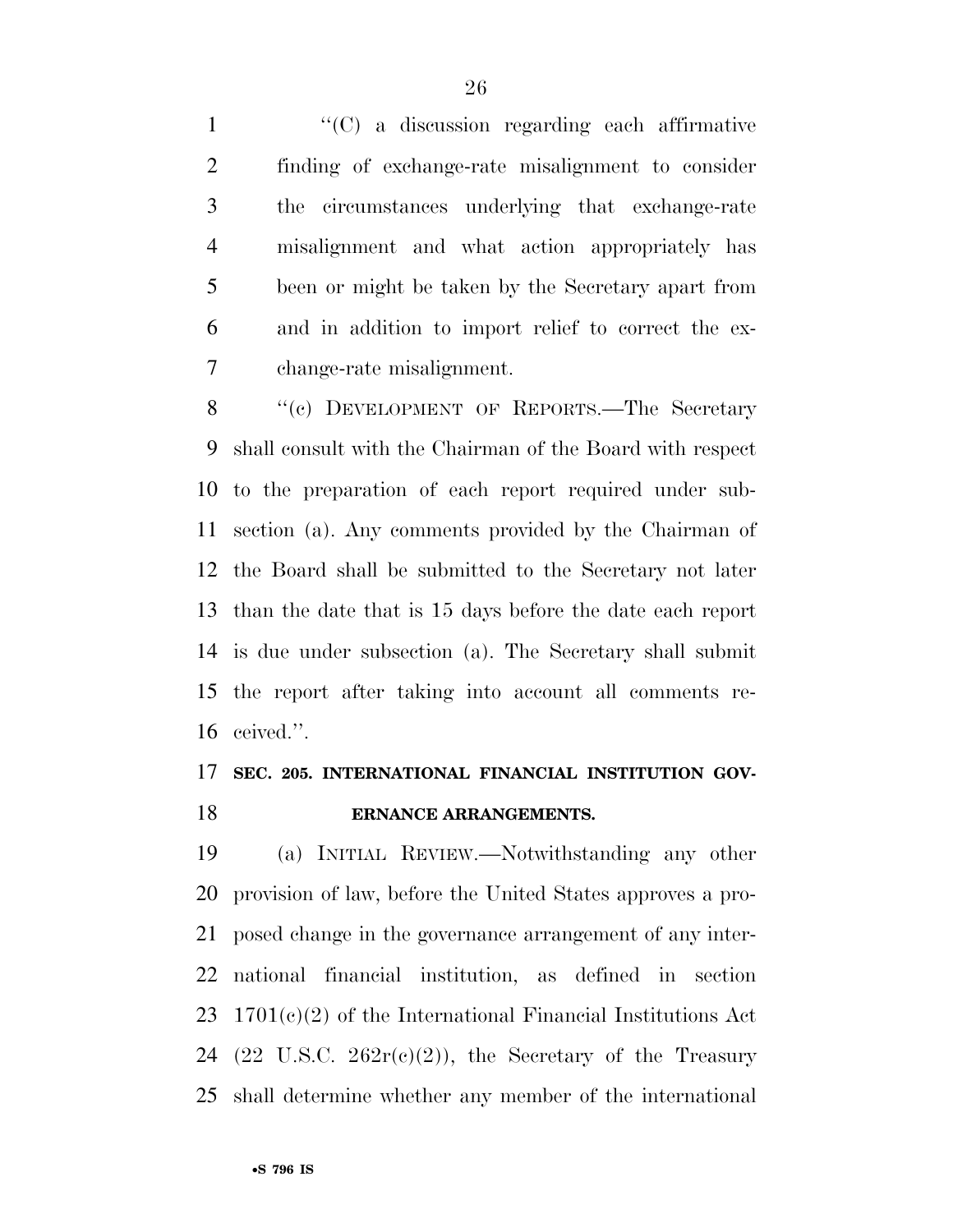financial institution that would benefit from the proposed change, in the form of increased voting shares or represen- tation, has a currency that is manipulated or in funda- mental misalignment, and if so, whether the manipulation or fundamental misalignment causes or contributes to a material adverse impact on the economy of the United States. The determination shall be reported to Congress.

 (b) SUBSEQUENT ACTION.—The United States shall oppose any proposed change in the governance arrange- ment of any international financial institution (as defined in subsection (a)) if the Secretary renders an affirmative determination pursuant to subsection (a).

 (c) FURTHER ACTION.—The United States shall con- tinue to oppose any proposed change in the governance arrangement of an international financial institution, pur- suant to subsection (b), until the Secretary determines and reports to Congress that the currency of each member of the international financial institution that would benefit from the proposed change, in the form of increased voting shares or representation, is neither manipulated nor in fundamental misalignment.

#### **SEC. 206. NONMARKET ECONOMY STATUS.**

 Paragraph (18)(B)(vi) of section 771 of the Tariff 24 Act of 1930 (19 U.S.C. 1677(18)(B)(vi)) is amended by inserting before the period at the end the following: '', in-